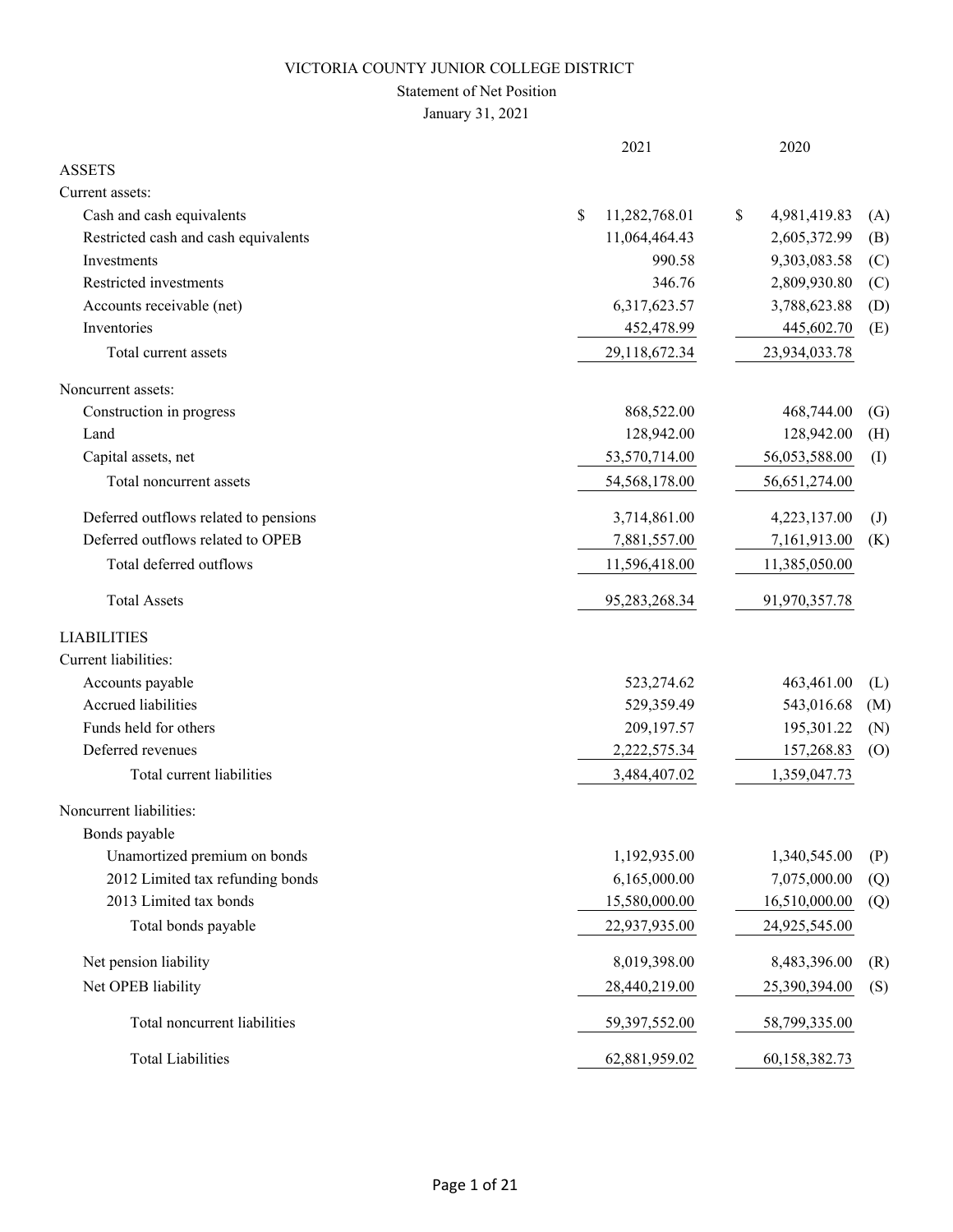### Statement of Net Position

January 31, 2021

|                                        | 2021             | 2020                |
|----------------------------------------|------------------|---------------------|
| Deferred inflows related to pensions   | 2,097,538.00     | 1,451,504.00<br>(T) |
| Deferred inflows related to OPEB       | 8,319,590.00     | 9,827,710.00<br>(U) |
| Total deferred inflows                 | 10,417,128.00    | 11,279,214.00       |
| Total liabilities and deferred inflows | 73,299,087.02    | 71,437,596.73       |
| <b>NET POSITION</b>                    |                  |                     |
| Beginning of year                      | 15, 144, 918. 37 | 9,978,303.30        |
| Current year addition                  | 6,839,262.95     | 10,554,457.75       |
| Total net position                     | 21,984,181.32    | 20,532,761.05       |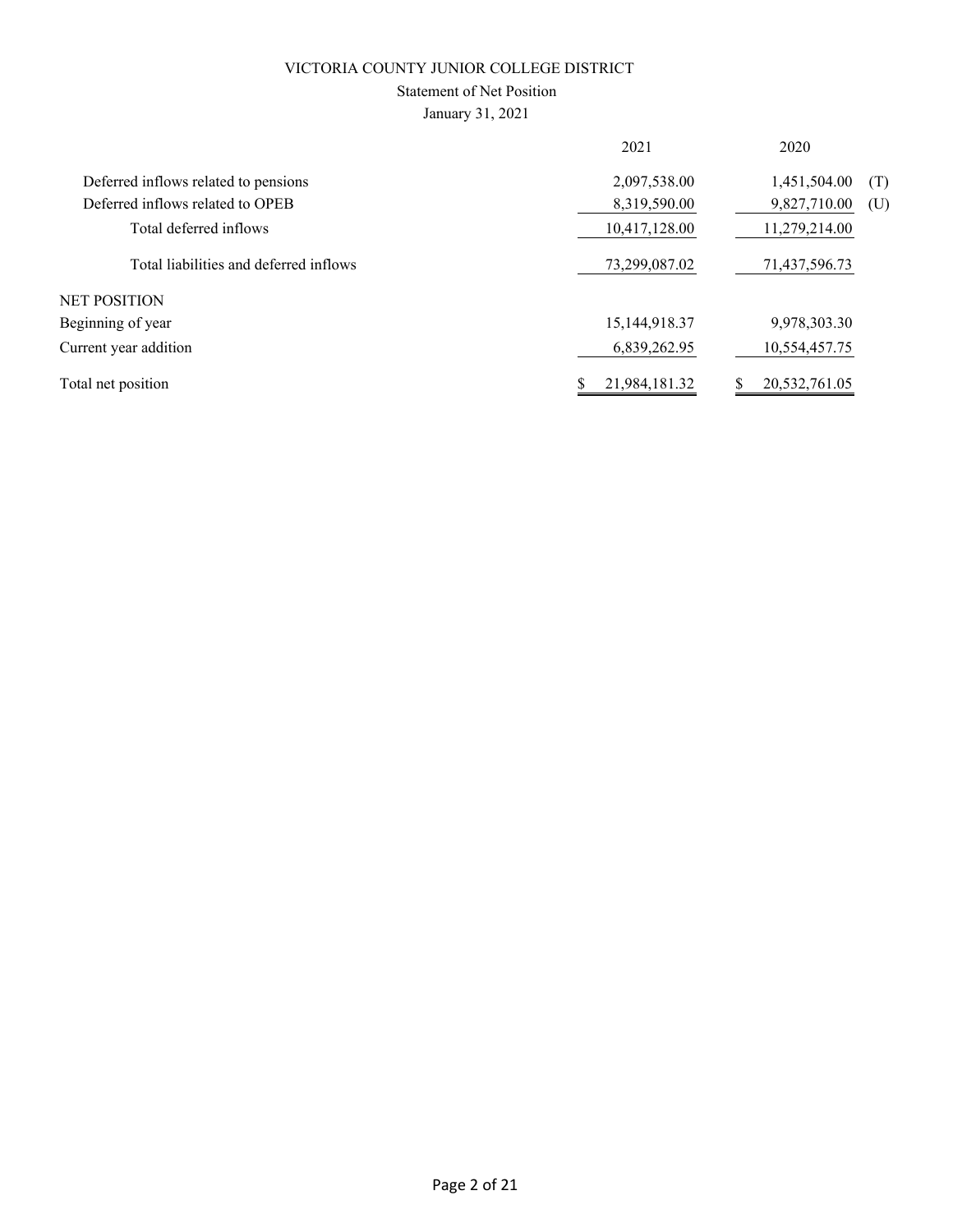#### **Annotations to Statement of Net Assets**

#### **January 31, 2021**

- (A) Cash held in Prosperity Bank, excluding debt service and project funds.
- (B) Cash held in Prosperity Bank for debt service and projects.
- (C) Investments at TexPool.
- (D) Student, third-party, and grant receivables.

NOTE: Grant receivables and revenues are recorded each month to match revenue and expenses to the proper period.

- (E) Bookstore, Leo J. Welder Center for the Performing Arts, Conference and Education Center, and Central Stores inventories.
- (F) Prepaid expenses (recorded only at fiscal year end).

(G) Campus Infrastructure - \$93,064; Gonzales Center Expansion, Phase III - \$247; Wood Building Renovation - \$126,958; Comprehensive Student Center - \$316,960; Museum Expansion - \$143; Welder Center Expansion - \$7,519; Facilities

- Master Plan \$323,631
- (H) Land.

(J)

(I) Capital assets subject to depreciation.

Deferred outflows related to VC's proportionate share of TRS pension funds are related to changes that occur at the plan level including changes in assumptions, differences between expected and actual economic experiences, differences

between projected and actual investment earnings, and differences in contributions and proportionate share of contributions. Contributions subsequent to the measurement date also impact deferred outflows of resources.

(K) Deferred outflows related to VC's proportionate share of ERS OPEB for difference between projected and actual investments earnings, changes in proportion and difference between contributions and the proportionate share of contributions, and contributions paid to ERS subsequent to the measurement date.

- (L) Accounts payable.
- (M) Accrued payroll liabilities and accrued sales tax payable.
- (N) Funds held in agency capacity for student groups and other organizations.
- (O) Deferred revenue for gift cards, grants, scholarships, early registration, and undistributed receipts from the student accounts receivable module.
- (P) Unamortized premium on bond issuance.
- (Q) Long-term debt obligations.
- (R) TRS retirement plan net pension liability.
- (S) ERS net OPEB liability.
- (T) Deferred inflows related to VC's proportionate share of TRS pension funds for differences between projected and actual investment earnings and differences between contributions and proportionate share of contributions.
- (U) Deferred inflows related to VC's proportionate share of ERS OPEB for differences between expected and actual economic experience and changes in actuarial assumptions.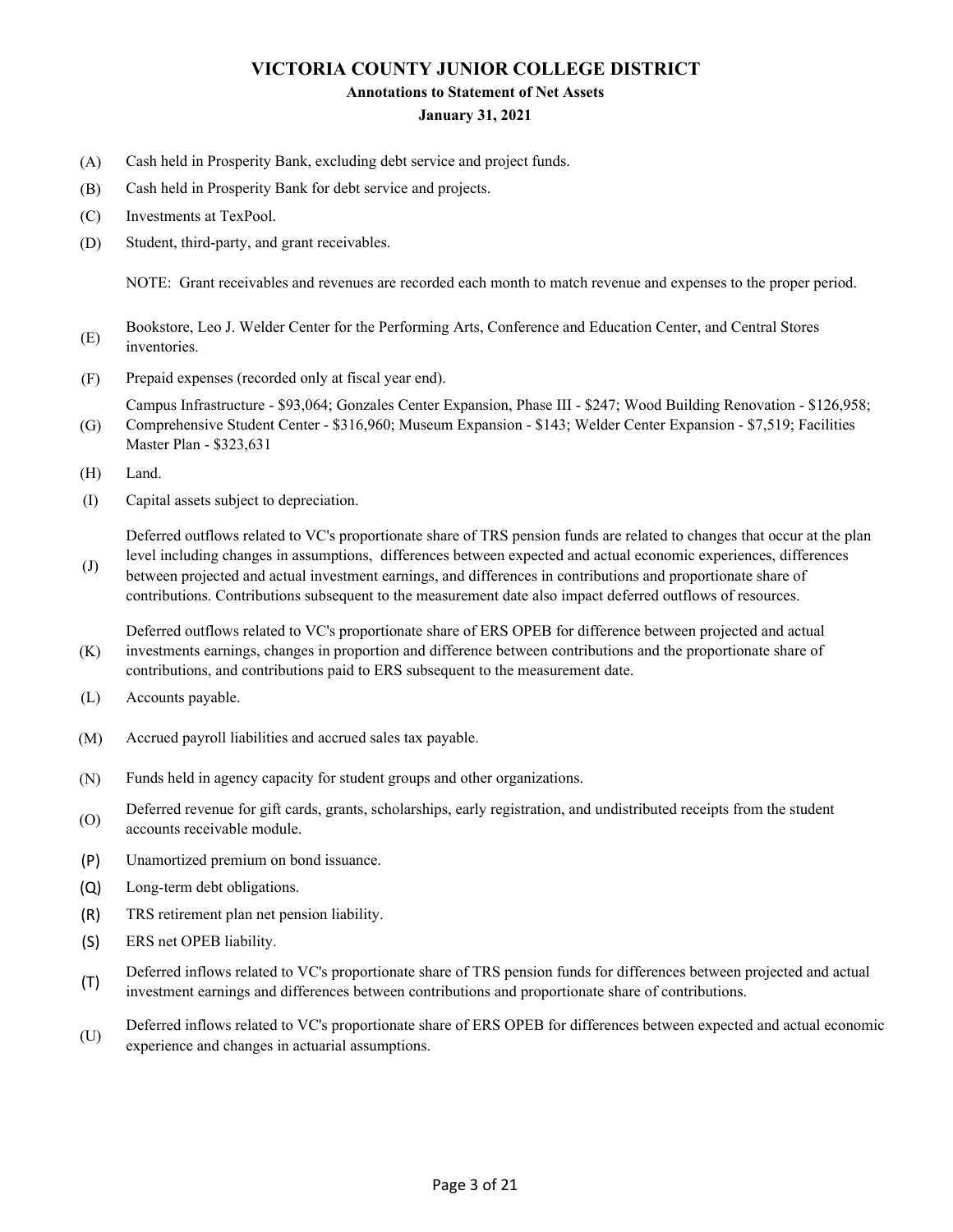#### Statement of Revenues, Expenditures and Changes in Net Assets

January 31, 2021

# Consolidated - All Funds (Excluding Construction Projects)

|                                            | Adjusted<br><b>Budget</b> | Actual<br>$(100\%)$ | % Actual to<br>Adjusted<br><b>Budget</b> |   | Prior Year<br>Actual<br>01/31/20 | $%$ of<br>01/31/20<br>Actual |
|--------------------------------------------|---------------------------|---------------------|------------------------------------------|---|----------------------------------|------------------------------|
| <b>REVENUES:</b>                           |                           |                     |                                          |   |                                  |                              |
| State appropriations                       | \$<br>5,535,060           | \$<br>2,380,800.00  | 43.01%                                   | S | 2,380,857.00                     | $100.00\%$ (1)               |
| State paid benefits                        |                           |                     |                                          |   |                                  |                              |
| Health insurance                           | 569,910.00                | 569,910.00          | 100.00%                                  |   | 569,911.25                       | 100.00%<br>(2)               |
| Retirement contributions                   | 203,117.00                | 203,116.18          | 100.00%                                  |   | 198,174.33                       | 102.49% (2)                  |
| Ad valorem taxes:                          |                           |                     |                                          |   |                                  |                              |
| Maintenance & operations                   | 12,782,206                | 7,159,544.21        | 56.01%                                   |   | 9,269,202.85                     | $77.24\%$ (3)                |
| Debt service                               | 2,625,638                 | 1,467,605.06        | 55.90%                                   |   | 1,951,307.48                     | $75.21\%$ (4)                |
| Tuition:                                   |                           |                     |                                          |   |                                  |                              |
| Credit courses                             | 4,223,434                 | 3,241,850.00        | 76.76%                                   |   | 3,701,585.21                     | 87.58% (5)                   |
| Non-credit courses                         | 1,147,196                 | 631,888.45          | 55.08%                                   |   | 555,455.94                       | 113.76%<br>(6)               |
| <b>TPEG</b>                                | (250,000)                 | (102, 228.00)       | 40.89%                                   |   | (111, 433.00)                    | $0.00\%$ (7)                 |
| Fees:                                      |                           |                     |                                          |   |                                  |                              |
| Credit courses                             | 5,018,113                 | 3,887,395.50        | 77.47%                                   |   | 4,274,673.43                     | 90.94% (8)                   |
| Exemptions & waivers:                      |                           |                     |                                          |   |                                  |                              |
| Credit courses                             | (300,000)                 | (141, 508.69)       | 47.17%                                   |   | (160, 188.24)                    | 88.34% (9)                   |
| Sales & services of educational activities | 449,279                   | 220,413.56          | 49.06%                                   |   | 293,192.12                       | 75.18% (11)                  |
| Investment income                          | 270,000                   | 63,801.07           | 23.63%                                   |   | 78,942.52                        | 80.82% (12)                  |
| Auxiliary enterprises                      | 2,593,500                 | 810,600.91          | 31.26%                                   |   | 1,319,069.49                     | $61.45\%$ (13)               |
| Other income                               | 223,350                   | 74,019.32           | 33.14%                                   |   | 82,924.82                        | 89.26% (14)                  |
| Scholarships and fellowships               | 4,388,988                 | 4,388,987.63        | 100.00%                                  |   | 3,106,867.39                     | 141.27% (15)                 |
| Grants:                                    |                           |                     |                                          |   |                                  |                              |
| Federal grants                             | 1,828,022                 | 1,828,022.09        | 100.00%                                  |   | 680,316.37                       | 268.70% (16)                 |
| State grants                               | 151,304                   | 151,304.06          | 100.00%                                  |   | 141,135.34                       | 107.20% (17)                 |
| Local grants                               | 128,825                   | 111,704.76          | 86.71%                                   |   | 100,693.11                       | 110.94% (18)                 |
| Total                                      | 41,587,942                | 26,947,226.11       | 64.80%                                   |   | 28,432,687.41                    | 94.78%                       |
| <b>EXPENDITURES:</b>                       |                           |                     |                                          |   |                                  |                              |
| Instruction                                | 12,045,358                | 4,993,489.80        | 41.46%                                   |   | 5,169,892.97                     | 96.59% (19)                  |
| Public service                             | 258,822                   | 103,882.02          | 40.14%                                   |   | 96,161.81                        | 108.03% (20)                 |
| Academic support                           | 3,121,883                 | 1,344,942.26        | 43.08%                                   |   | 1,330,581.68                     | 101.08% (21)                 |
| Student services                           | 2,525,657                 | 1,110,701.24        | 43.98%                                   |   | 1,168,613.65                     | 95.04% (22)                  |
| Institutional support                      | 7,513,578                 | 4,120,069.38        | 54.83%                                   |   | 2,798,945.80                     | 147.20% (23)                 |
| Physical plant                             | 4,487,576                 | 1,643,978.84        | 36.63%                                   |   | 1,712,557.63                     | 96.00% (24)                  |
| Scholarships and fellowships               | 4,810,102                 | 4,728,231.02        | 98.30%                                   |   | 3,357,651.89                     | 140.82% (25)                 |
| Auxiliary enterprises                      | 2,992,953                 | 1,103,116.21        | 36.86%                                   |   | 1,270,262.70                     | 86.84% (26)                  |
| Debt service                               | 2,625,638                 |                     | $0.00\%$                                 |   |                                  | $0.00\%$ (28)                |
| Reserve for contingencies                  | 104,517                   |                     | $0.00\%$                                 |   |                                  | $0.00\%$ (29)                |
| Total                                      | 41,304,621                | 19,665,963.16       | 47.61%                                   |   | 17,436,229.66                    | 112.79%                      |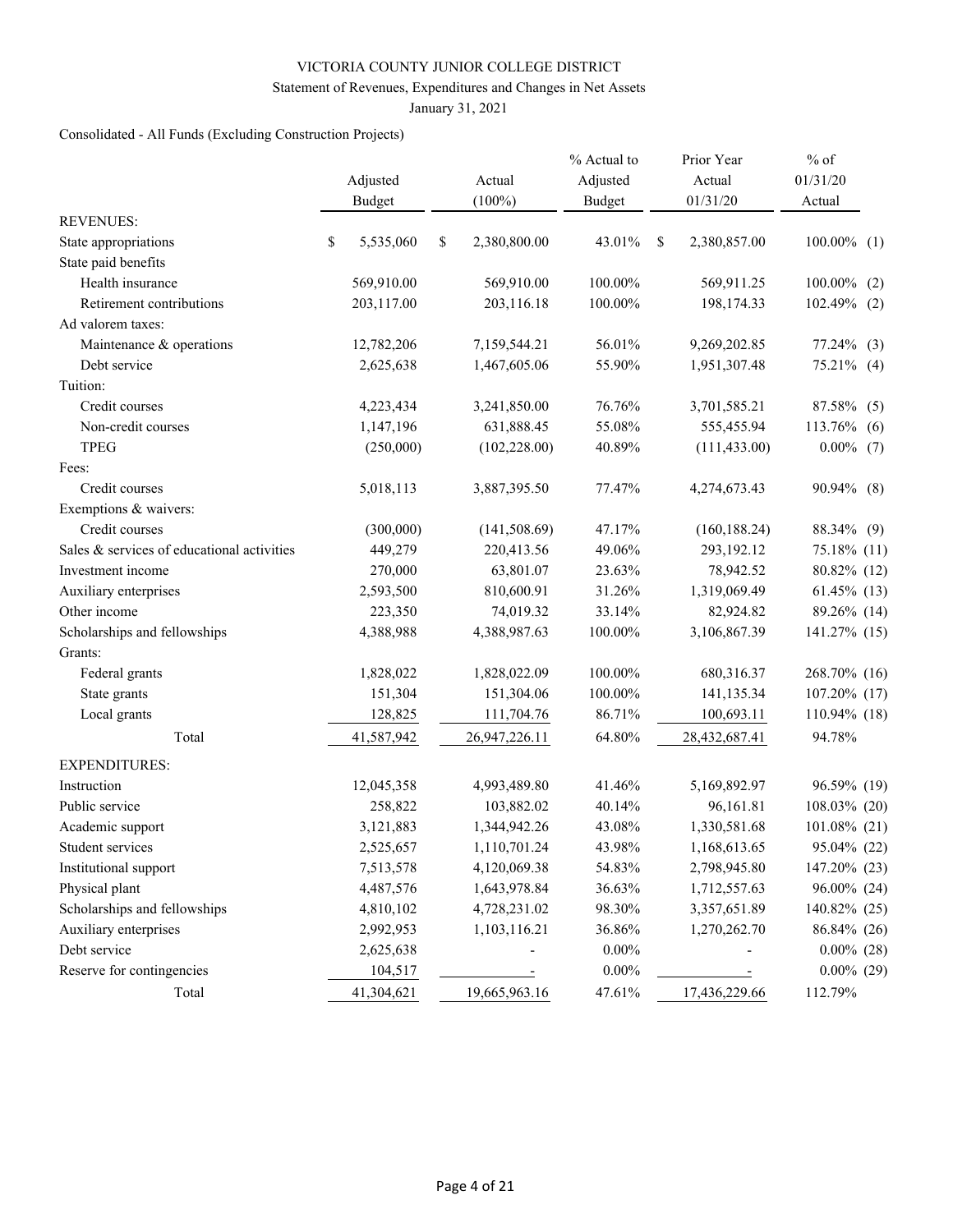### Statement of Revenues, Expenditures and Changes in Net Assets

January 31, 2021

Consolidated - All Funds (Excluding Construction Projects)

|                                       |            |               | % Actual to | Prior Year    | $%$ of   |
|---------------------------------------|------------|---------------|-------------|---------------|----------|
|                                       | Adjusted   | Actual        | Adjusted    | Actual        | 01/31/20 |
|                                       | Budget     | $(100\%)$     | Budget      | 01/31/20      | Actual   |
| <b>TRANSFERS AMOUNG FUNDS:</b>        |            |               |             |               |          |
| Transfers in                          | 158,679    | 158,678.52    | 100.00%     | 64.915.93     | 244.44%  |
| Transfers out                         | (442,000)  | (600, 678.52) | 135.90%     | (506, 915.93) | 118.50%  |
| Total                                 | (283, 321) | (442,000.00)  |             | (442,000.00)  |          |
| Net Increase (Decrease) in Net Assets |            | 6,839,262.95  |             | 10,554,457.75 |          |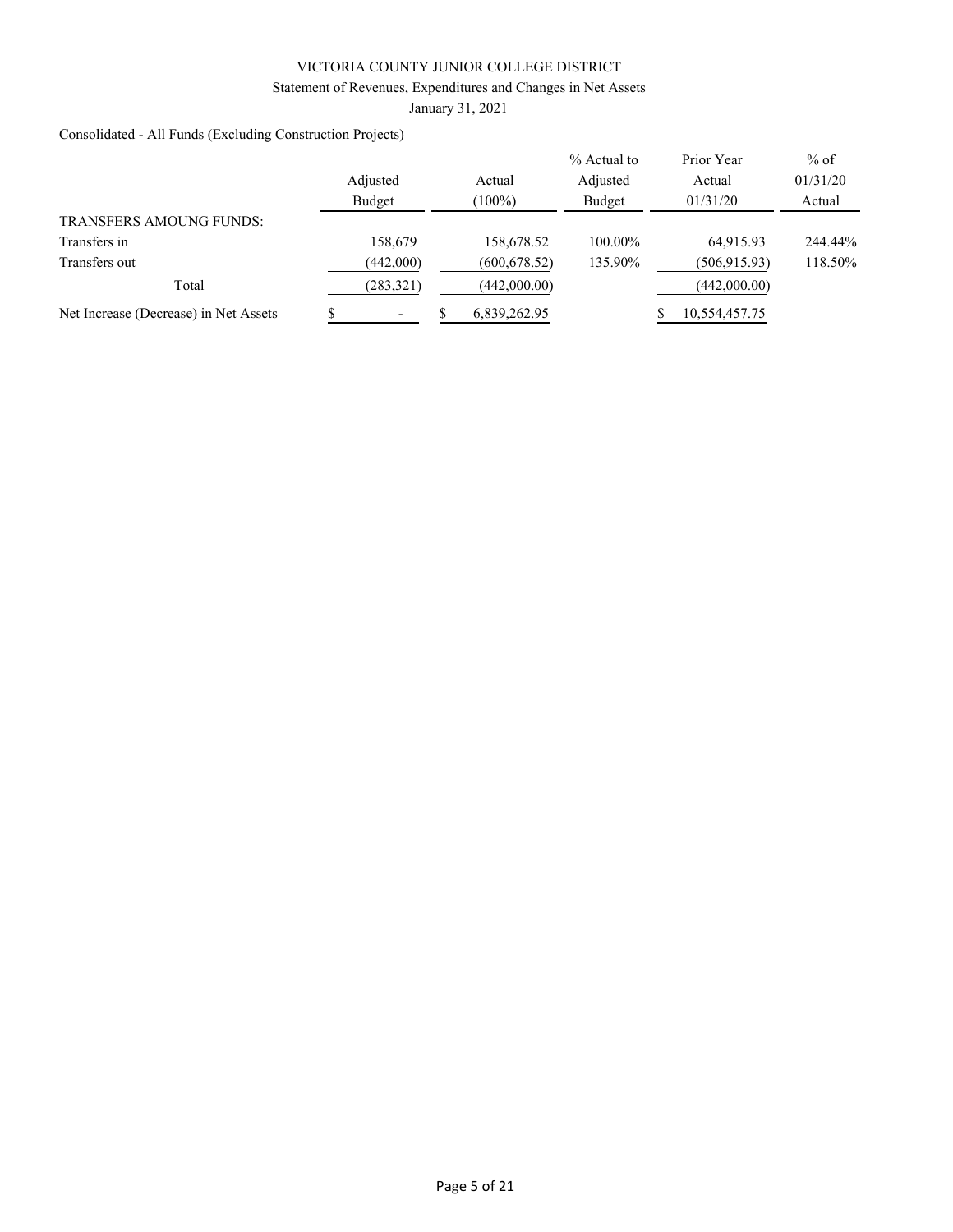# **Annotations to Statement of Revenue, Expenditures and Changes in Net Assets**

**January 31, 2021**

| (1)  | State appropriations - 10 months; state does not pay in December and January                          |
|------|-------------------------------------------------------------------------------------------------------|
|      | State appropriations                                                                                  |
| (2)  | State paid benefits - not a budgeted item as expenditures are recorded to offset the revenue amounts. |
|      | Line item budgets adjusted monthly.                                                                   |
| (3)  | Ad Valorem Taxes: Maintenance & operations - Appropriate, as current taxes due 02/28.                 |
|      | Tax revenues for maintenance & operations levy                                                        |
| (4)  | Ad Valorem Taxes: Debt service - Appropriate, as current taxes due 02/28.                             |
|      | Tax revenues for debt service levy                                                                    |
| (5)  | Tuition: Credit courses - Appropriate.                                                                |
|      | In county                                                                                             |
|      | Out of County                                                                                         |
|      | Non-Resident                                                                                          |
|      | Differential                                                                                          |
| (6)  | Tuition: Non-credit courses - Appropriate.                                                            |
|      | Allied health                                                                                         |
|      | Business and computer                                                                                 |
|      | Contract/customized training                                                                          |
|      | <b>EMS</b>                                                                                            |
|      | <b>EMS</b> contract                                                                                   |
|      | Industrial                                                                                            |
|      | Industrial contract                                                                                   |
|      | Non-funded allied health                                                                              |
|      | Non-funded motorcycle safety                                                                          |
|      | Non-funded other                                                                                      |
|      | Non-funded truck driving                                                                              |
|      | Other contract                                                                                        |
|      | Police academy                                                                                        |
|      | Summer camp                                                                                           |
|      | Workforce education                                                                                   |
| (7)  | Tuition: TPEG - Mandatory set-aside for Fall, Spring and Summer.                                      |
|      | State-mandated set-aside of tuition for scholarship purposes                                          |
| (8)  | Fees: Credit courses - Appropriate.                                                                   |
|      | Course fees                                                                                           |
|      | General fees                                                                                          |
|      | Lab fees                                                                                              |
|      | Liability insurance fees                                                                              |
|      | Out of county fee                                                                                     |
|      | Technology fees                                                                                       |
| (9)  | Exemptions & waivers: Credit courses                                                                  |
|      | Internally mandated exemptions & waivers of tuition and/or fees                                       |
|      | State-mandated exemptions & waivers of tuition and/or fees                                            |
| (10) | Exemptions & waivers: Non-credit courses.                                                             |
|      | Internally mandated exemptions & waivers of tuition and/or fees                                       |
|      | State-mandated exemptions & waivers of tuition and/or fees                                            |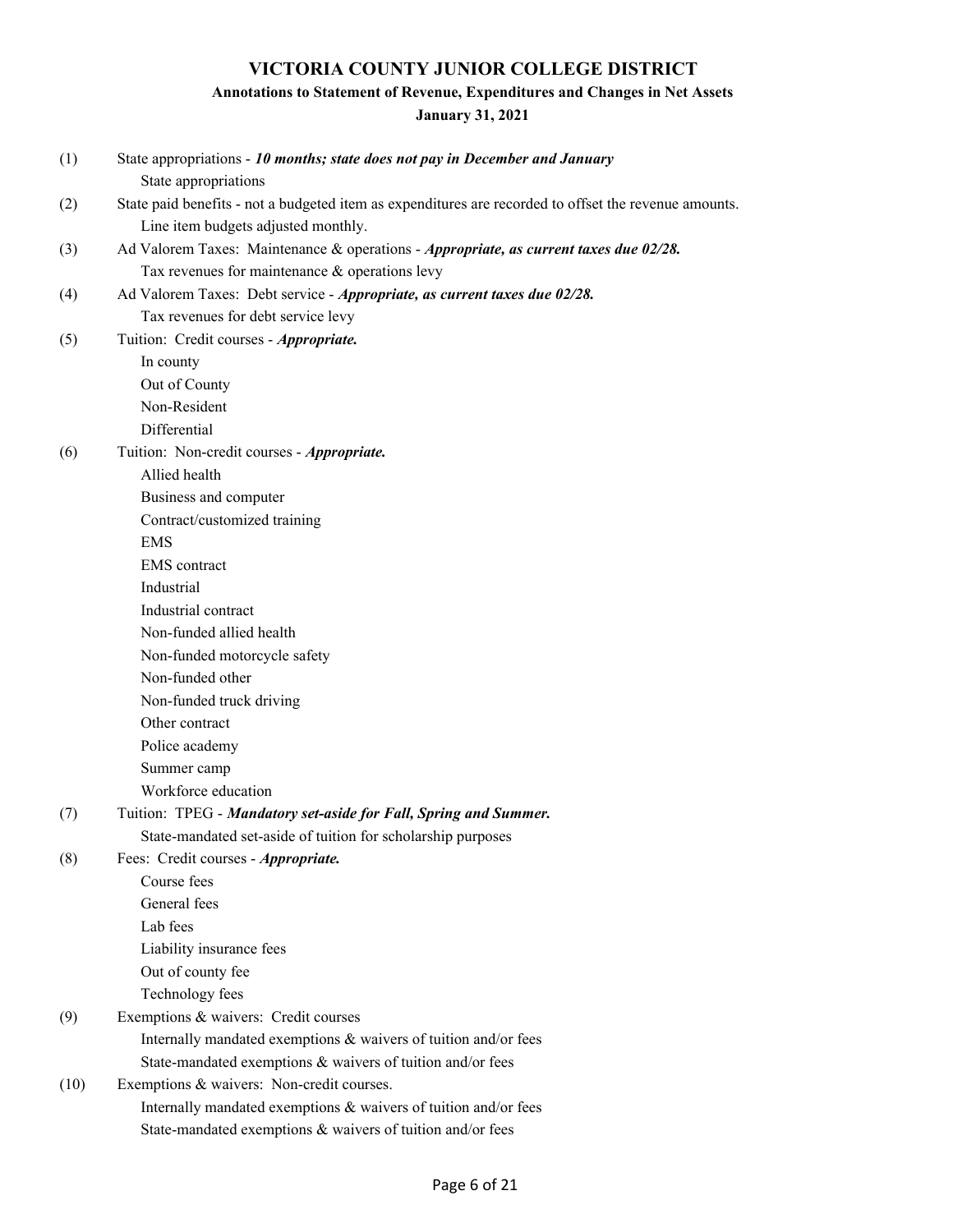#### **Annotations to Statement of Revenue, Expenditures and Changes in Net Assets**

**January 31, 2021**

| (11) | Sales & services of educational activities           |
|------|------------------------------------------------------|
|      | Collection fee                                       |
|      | Commissions - testing center                         |
|      | Exam fees (credit courses)                           |
|      | ID card replacement                                  |
|      | Installment fees                                     |
|      | Lifelong Learning Institute membership fees          |
|      | Media Services charges to outside parties            |
|      | Museum of the Coastal Bend membership & tour charges |
|      | Papercut student printing                            |
|      | Sports center membership fee                         |
|      | Testing center fee (non-credit)                      |
|      | Transcript fee                                       |
|      | <b>VC-VISD MOU</b>                                   |
| (12) | Investment income                                    |
|      | Interest income                                      |
| (13) | Auxiliary enterprises                                |
|      | <b>Bookstore</b>                                     |
|      | Coin operated copiers                                |
|      | Conference and Education Center                      |
|      | Food service contract - Aramark                      |
|      | Leo J. Welder Center for the Performing Arts         |
|      | Official functions                                   |
|      | <b>Student Center operations</b>                     |
| (14) | Other income                                         |
|      | Athletic ticket sales                                |
|      | Late & Schedule Change Fees                          |
|      | Library fines                                        |
|      | Other miscellaneous income                           |
|      | Parking fines                                        |
|      | Pell administrative allowance                        |
|      | Proceeds-Sale of Capital Assets                      |
|      | Recovery of indirect costs related to grants         |
|      | Recycling income                                     |
|      | Rental: Sports Center                                |
|      | Rental: Museum of the Coastal Bend                   |
|      | Rental: University of Houston                        |

Returned check fees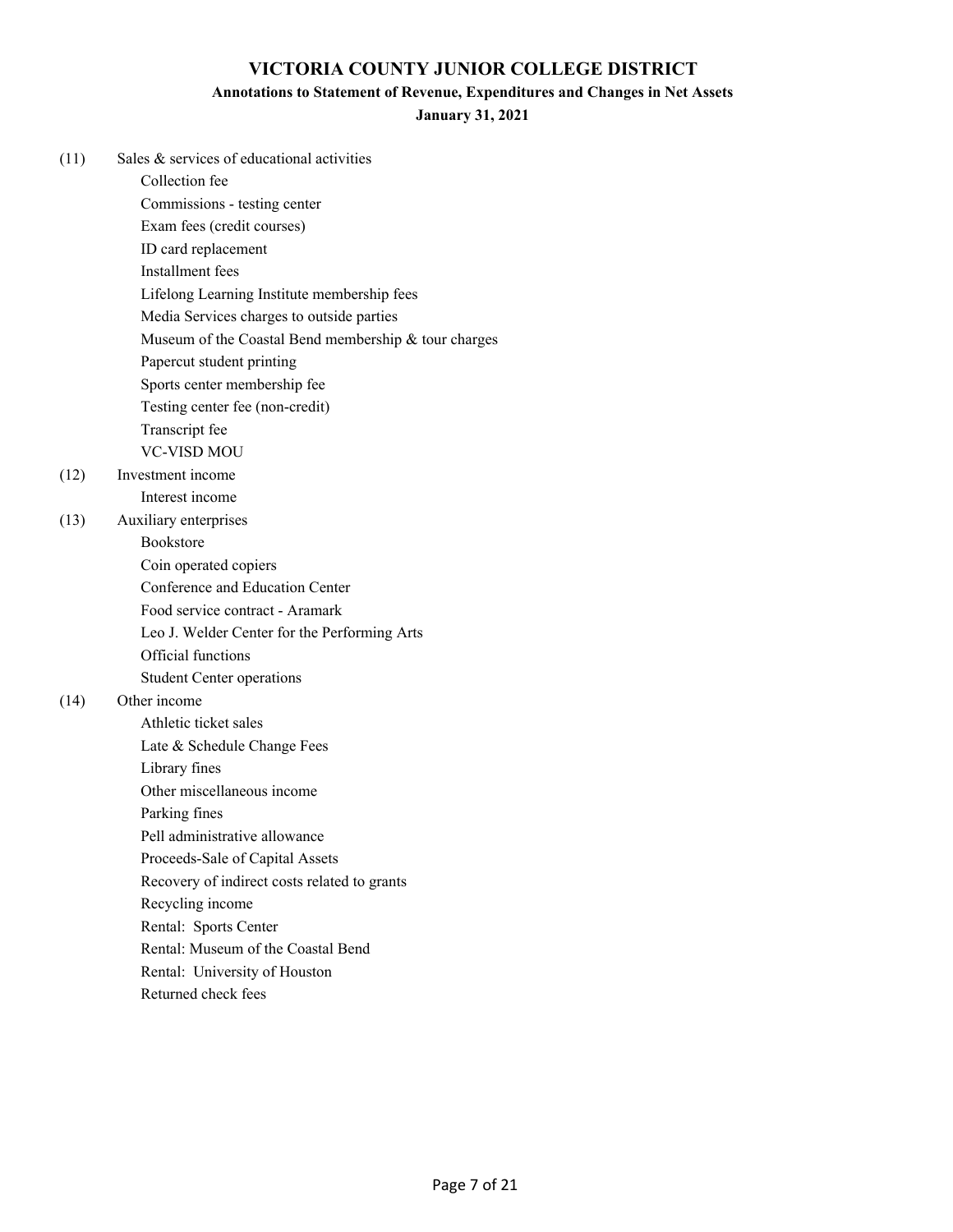# **Annotations to Statement of Revenue, Expenditures and Changes in Net Assets**

#### **January 31, 2021**

| (15) | Scholarships and fellowships (including Title IV)<br>Title IV:            |
|------|---------------------------------------------------------------------------|
|      | Pell grants                                                               |
|      | Supplemental education opportunity grants                                 |
|      | Federal work-study                                                        |
|      | Direct loans                                                              |
|      | State scholarships:                                                       |
|      | Texas educational opportunity grants                                      |
|      | Texas grants                                                              |
|      | Texas public education grants                                             |
|      | Other scholarships & fellowships:                                         |
|      | Institutional scholarships                                                |
|      | Victoria College Foundation scholarships                                  |
| (16) | Grants and contracts: Federal grants and contracts - Appropriate.         |
|      | Non-scholarship & fellowship grants and contracts                         |
| (17) | Grants and contracts: State grants and contracts - Appropriate.           |
|      | Non-scholarship & fellowship grants and contracts                         |
| (18) | Grants and contracts: Local grants and contracts - Appropriate.           |
|      | Non-scholarship & fellowship grants and contracts                         |
| (19) | Instruction - Appropriate.                                                |
|      | Costs associated with provision of credit and non-credit course offerings |
|      | Instructional technology initiative                                       |
| (20) | Public service - Appropriate.                                             |
|      | Lifelong Learning Institute                                               |
|      | Motorcycle safety                                                         |
|      | Other non-state funded course offerings                                   |
|      | Personal enrichment                                                       |
|      | Summer camps                                                              |
|      | Truck driving                                                             |
| (21) | Academic support - Appropriate.                                           |
|      | Office of Vice President, Instruction                                     |
|      | Academic support and student success                                      |
|      | Distance education and instructional technology                           |
|      | Division offices                                                          |
|      | Faculty / staff development                                               |
|      | Faculty senate                                                            |
|      | Gonzales center                                                           |
|      | Library                                                                   |
|      | Lyceum                                                                    |
|      | Museum of the Coastal Bend                                                |
|      | Teaching and learning center                                              |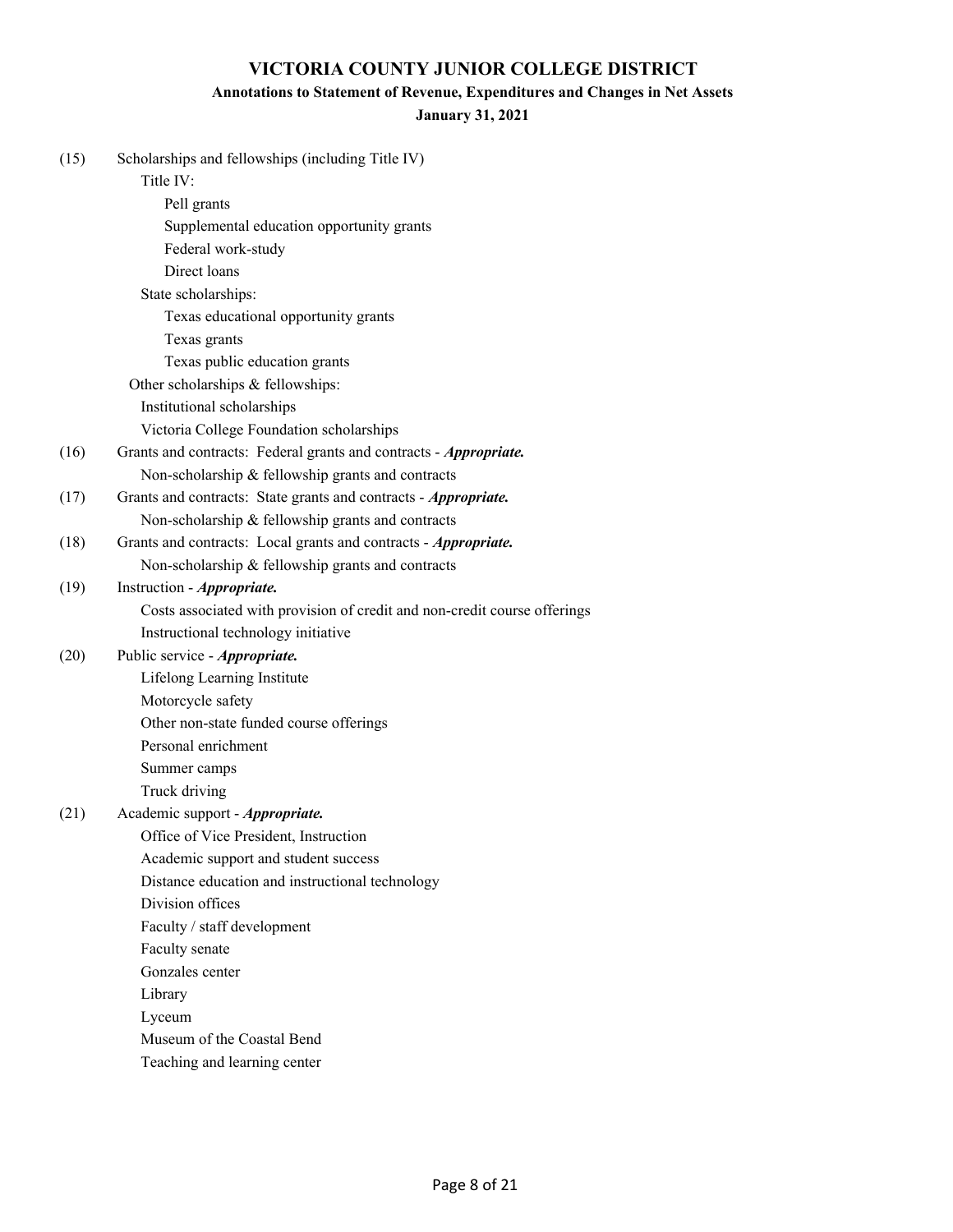#### **Annotations to Statement of Revenue, Expenditures and Changes in Net Assets**

**January 31, 2021**

(22) Student services - *Appropriate.* Office, Dean of Student Services Advising / counseling Athletics Financial aid Orientation Registrar Sports center Student life office Student recruitment Student testing and assessment Veterans services (23) Institutional support - *Appropriate.* Office of the President Governing board Office, Vice President of Administrative Services Business office / payments Campus security Central stores Central mail service Central telephone service College advancement College information systems Commencement Effectiveness, research and assessment Faculty/staff development Foundation - capital campaign Foundation advancement General institutional Governmental affairs Human resources Institutional memberships Marketing & communications Office, Director of Special Projects and Risk Management Printing and mailroom services Purchasing Quality enhancement plan Reaffirmation - SACS Sponsored research office Staff council Strategic initiatives Tax appraisal and collection fees

Technology services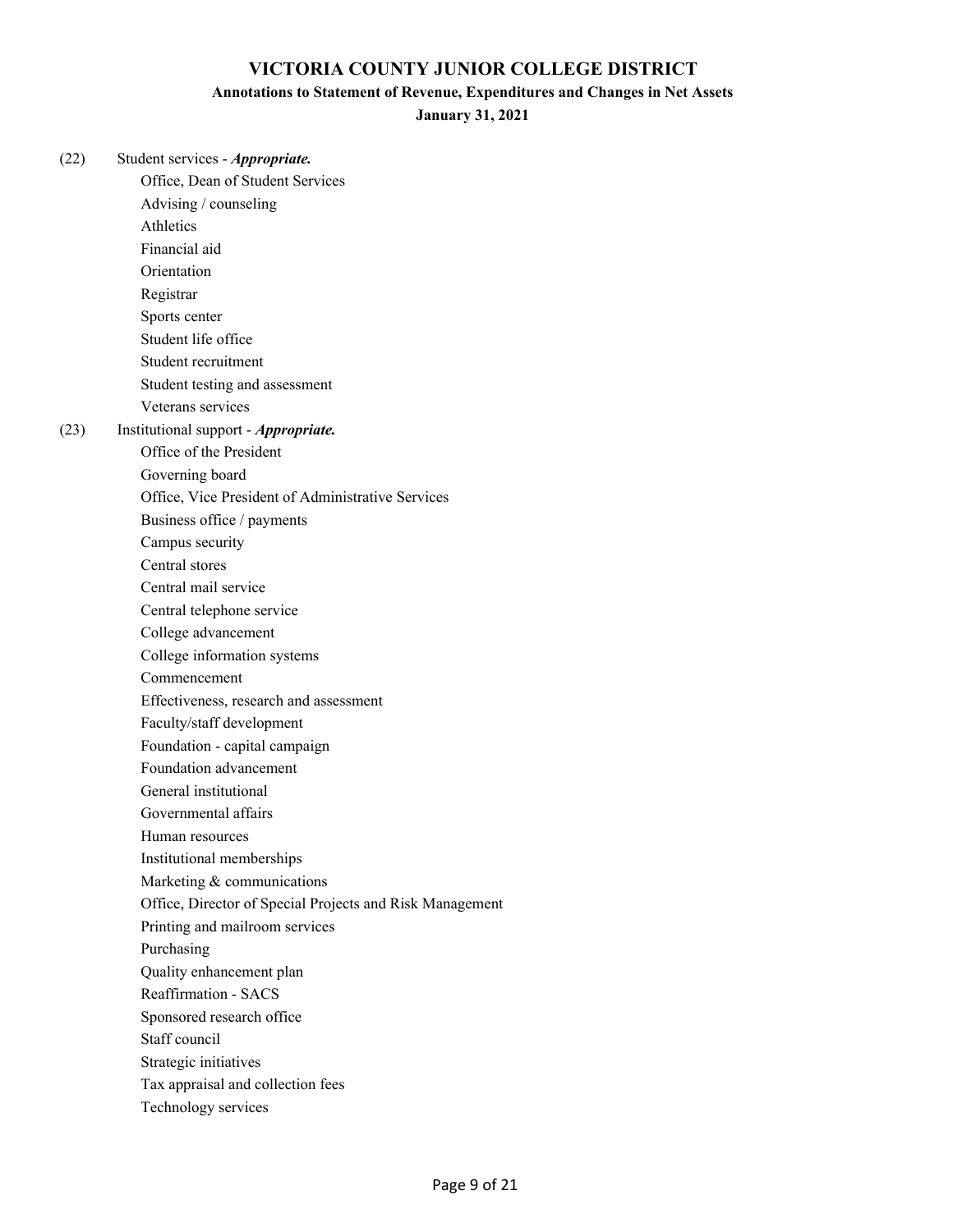### **Annotations to Statement of Revenue, Expenditures and Changes in Net Assets**

**January 31, 2021**

| (24) | Physical plant - Appropriate.                                                                                     |
|------|-------------------------------------------------------------------------------------------------------------------|
|      | Building maintenance                                                                                              |
|      | Custodial services                                                                                                |
|      | General services                                                                                                  |
|      | Grounds maintenance                                                                                               |
|      | Major repairs & renovations                                                                                       |
|      | <b>Utilities</b>                                                                                                  |
| (25) | Scholarships and fellowships                                                                                      |
|      | Institutional work-study                                                                                          |
|      | Pass through of other federal (non-Title IV) scholarships                                                         |
|      | Pass through of scholarships awarded by the foundation                                                            |
|      | Pass through of state scholarships                                                                                |
|      | Scholarships funded by auxiliary services                                                                         |
|      | Title IV                                                                                                          |
| (26) | Auxiliary enterprises - Appropriate.                                                                              |
|      | Expenditures associated with auxiliary enterprises enumerated at (12) above                                       |
| (27) | Staff benefits - unallocated - Appropriate. Unallocated benefits is taken to zero at FYE.                         |
|      | Health insurance not reimbursed by state                                                                          |
|      | Teacher retirement system not reimbursed by state                                                                 |
|      | Unemployment compensation                                                                                         |
|      | Workman's compensation                                                                                            |
|      | Debt service - Appropriate, as principal payments are due in August and interest payments are due in February and |
| (28) | August.                                                                                                           |

Bonded debt payments of principal and interest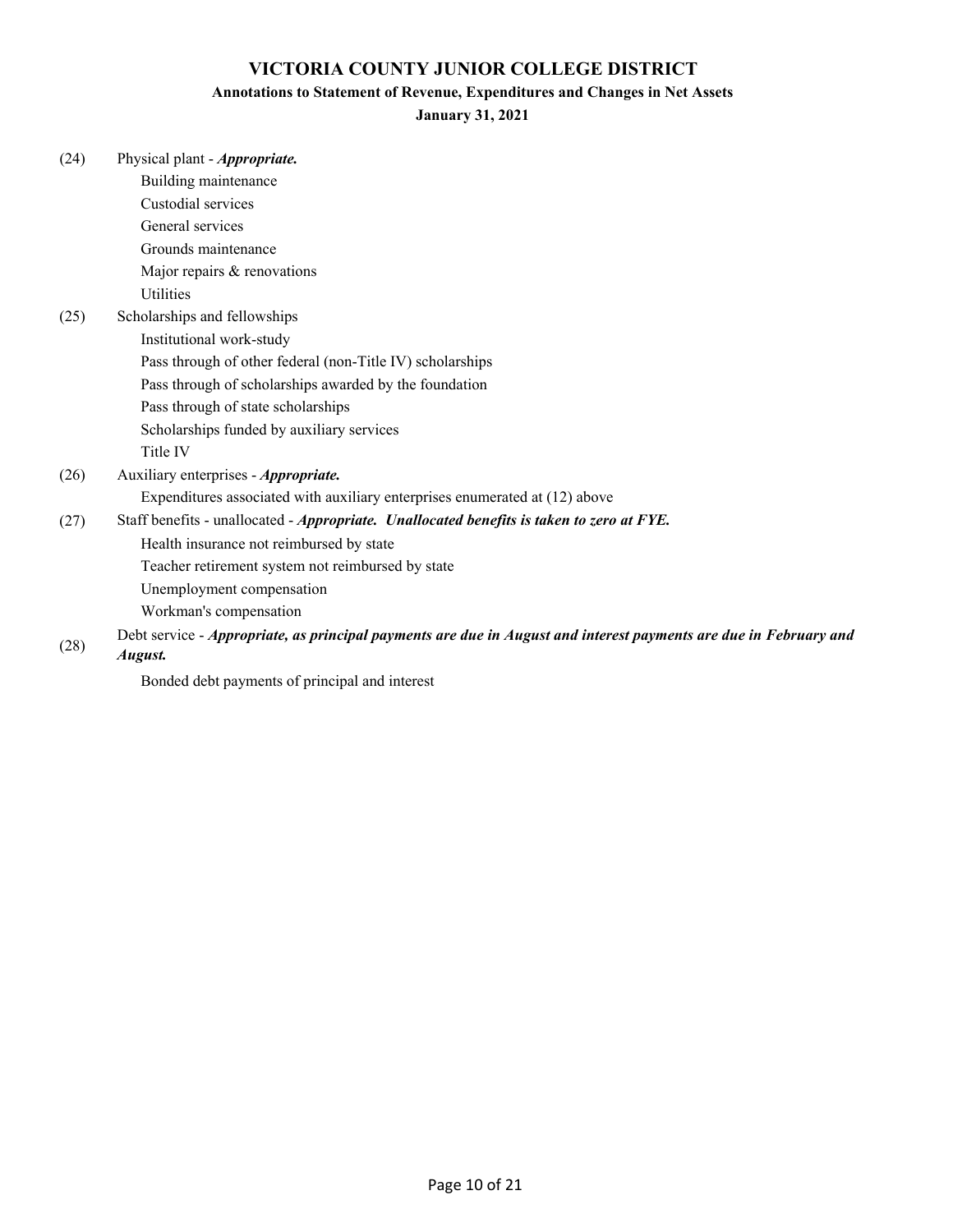# Statement of Revenues, Expenditures and Changes in Net Assets

January 31, 2021

#### Unrestricted - General

|                                            |               |                                                           | % Actual to   | Prior Year               | $%$ of   |
|--------------------------------------------|---------------|-----------------------------------------------------------|---------------|--------------------------|----------|
|                                            | Adjusted      | Actual                                                    | Adjusted      | Actual                   | 01/31/20 |
|                                            | <b>Budget</b> | $(100\%)$                                                 | <b>Budget</b> | 01/31/20                 | Actual   |
| <b>REVENUES:</b>                           |               |                                                           |               |                          |          |
| State appropriations                       | \$5,535,060   | 2,380,800.00<br>\$                                        | 43.01%        | \$<br>2,380,857.00       | 100.00%  |
| State paid benefits                        |               |                                                           |               |                          |          |
| Health insurance                           | 569,910       | 569,910.00                                                | 100.00%       | 569,911.25               | 100.00%  |
| Retirement contributions                   | 203,117       | 203,116.18                                                | 100.00%       | 198,174.33               | 102.49%  |
| Ad valorem taxes:                          |               |                                                           |               |                          |          |
| Maintenance & operations                   | 12,782,206    | 7,159,544.21                                              | 56.01%        | 9,269,202.85             | 77.24%   |
| Tuition:                                   |               |                                                           |               |                          |          |
| Credit courses                             | 4,223,434     | 3,241,850.00                                              | 76.76%        | 3,701,585.21             | 87.58%   |
| Non-credit courses                         | 1,147,196     | 631,888.45                                                | 55.08%        | 555,455.94               | 113.76%  |
| <b>TPEG</b>                                | (250,000)     | (102, 228.00)                                             | 40.89%        | (111, 433.00)            | 91.74%   |
| Fees:                                      |               |                                                           |               |                          |          |
| Credit courses                             | 5,018,113     | 3,887,395.50                                              | 77.47%        | 4,274,673.43             | 90.94%   |
| Exemptions & waivers:                      |               |                                                           |               |                          |          |
| Credit courses                             | (300,000)     | (141, 508.69)                                             | 47.17%        | (160, 188.24)            | 88.34%   |
| Sales & services of educational activities | 449,279       | 220,413.56                                                | 49.06%        | 293,192.12               | 75.18%   |
| Investment income                          | 270,000       | 63,801.07                                                 | 23.63%        | 78,939.46                | 80.82%   |
| Other income                               | 223,350       | 74,019.32                                                 | 33.14%        | 82,924.82                | 89.26%   |
| Grants:                                    |               |                                                           |               |                          |          |
| Local grants                               | 125,659       | 108,539.25                                                | 86.38%        | 99,647.11                | 108.92%  |
| Total                                      | 29,997,324    | 18,297,540.85                                             | 61.00%        | 21,232,942.28            | 86.18%   |
| <b>EXPENDITURES:</b>                       |               |                                                           |               |                          |          |
| Instruction                                | 11,616,522    | 4,564,653.57                                              | 39.29%        | 4,718,626.84             | 96.74%   |
| Public service                             | 258,822       | 103,882.02                                                | 40.14%        | 96,161.81                | 108.03%  |
| Academic support                           | 3,112,012     | 1,335,071.66                                              | 42.90%        | 1,329,535.68             | 100.42%  |
| Student services                           | 2,358,320     | 943,364.26                                                | 40.00%        | 932,739.07               | 101.14%  |
| Institutional support                      | 6,269,065     | 2,875,556.53                                              | 45.87%        | 2,798,850.80             | 102.74%  |
| Physical plant                             | 4,487,576     | 1,643,978.84                                              | 36.63%        | 1,712,557.63             | 96.00%   |
| Scholarships and fellowships               | 130,500       | 48,629.87                                                 | 37.26%        | 51,651.04                | 94.15%   |
| Staff benefits                             | 818,537       | 517,552.39                                                | 63.23%        | 531,561.53               | 97.36%   |
| Reserve for contingencies                  | 104,517       | $\mathcal{L}(\mathcal{A})$ and $\mathcal{L}(\mathcal{A})$ | $0.00\%$      | <b>Contract Contract</b> | $0.00\%$ |
| Total                                      | 29,155,871    | 12,032,689.14                                             | 41.27%        | 12,171,684.40            | 98.86%   |
| TRANSFERS AMOUNG FUNDS:                    |               |                                                           |               |                          |          |
| Transfers out                              | (442,000)     | (600, 678.52)                                             | 135.90%       | (506,915.93)             | 118.50%  |
| Total                                      | (442,000)     | (600, 678.52)                                             | 135.90%       | (506, 915.93)            | 118.50%  |
| Net Increase (Decrease) in Net Assets      | 399,453<br>S. | 5,664,173.19<br>S.                                        |               | 8,554,341.95<br>\$       |          |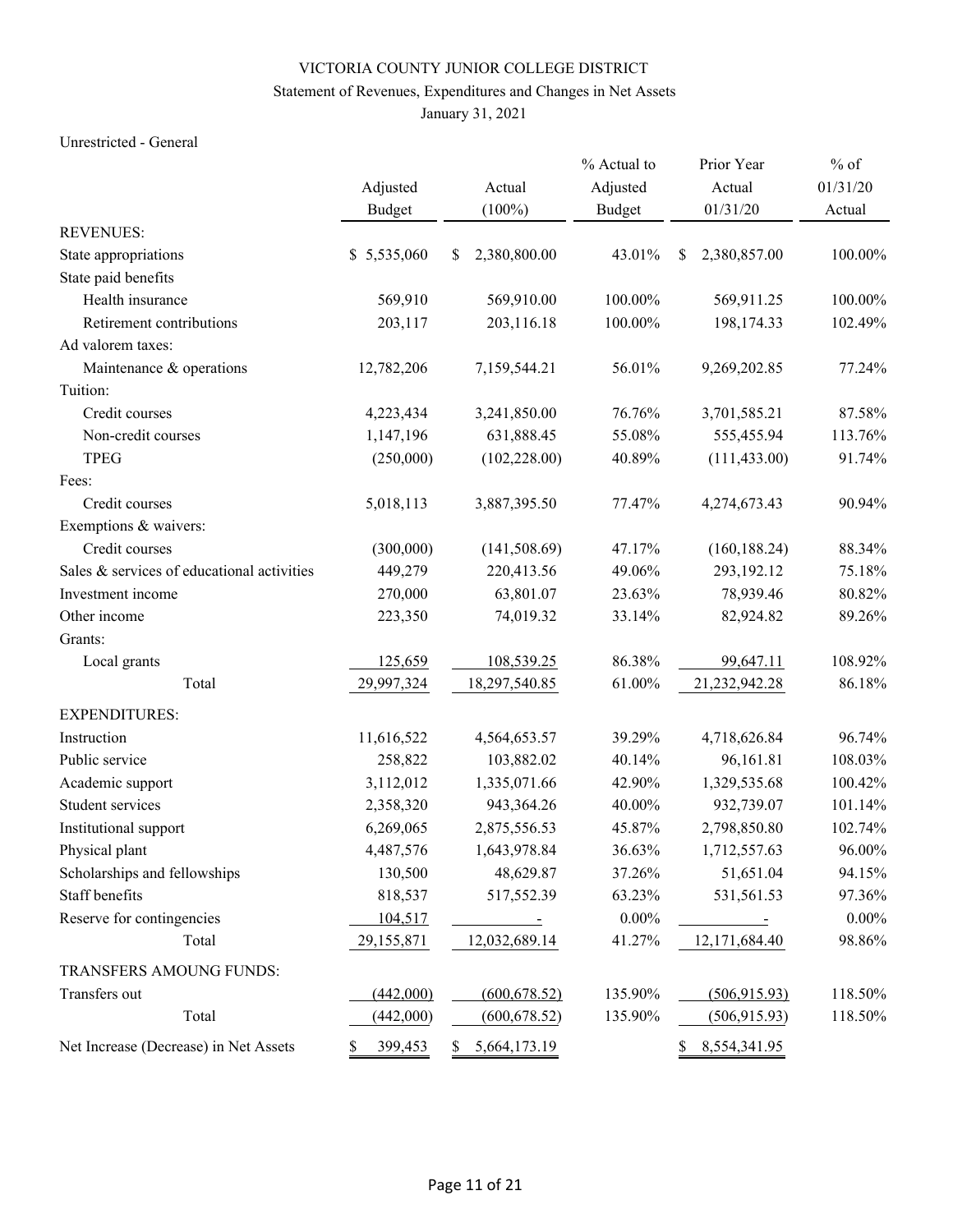# Statement of Revenues, Expenditures and Changes in Net Assets

January 31, 2021

### Federal Restricted Funds

|                                              |                 |                | % Actual to | Prior Year      | $%$ of   |
|----------------------------------------------|-----------------|----------------|-------------|-----------------|----------|
|                                              | Adjusted        | Actual         | Adjusted    | Actual          | 01/31/20 |
|                                              | Budget          | $(100\%)$      | Budget      | 01/31/20        | Actual   |
| <b>REVENUES:</b>                             |                 |                |             |                 |          |
| Scholarships and fellowships (with Title IV) | \$<br>4,388,988 | \$4,388,987.63 | 100.00%     | \$ 3,106,867.39 | 141.27%  |
| Federal grants                               | 1,828,022       | 1,828,022.09   | 100.00%     | 680,316.37      | 268.70%  |
| Total                                        | 6,217,010       | 6,217,009.72   | 100.00%     | 3,787,183.76    | 164.16%  |
| <b>EXPENDITURES:</b>                         |                 |                |             |                 |          |
| Instruction                                  | 409,717         | 409,717.17     | 100.00%     | 444,441.79      | 92.19%   |
| Academic support                             | 6,705           | 6,705.09       | 100.00%     |                 | $0.00\%$ |
| Student services                             | 167,337         | 167,336.98     | 100.00%     | 235,874.58      | 70.94%   |
| Institutional support                        | 1,244,263       | 1,244,262.85   | 100.00%     |                 | $0.00\%$ |
| Scholarships and fellowships                 | 4,388,988       | 4,388,987.63   | 100.00%     | 3,106,867.39    | 141.27%  |
| Total                                        | 6,217,010       | 6,217,009.72   | 100.00%     | 3,787,183.76    | 164.16%  |
| Net Increase (Decrease) in Net Assets        | \$              | \$             |             |                 |          |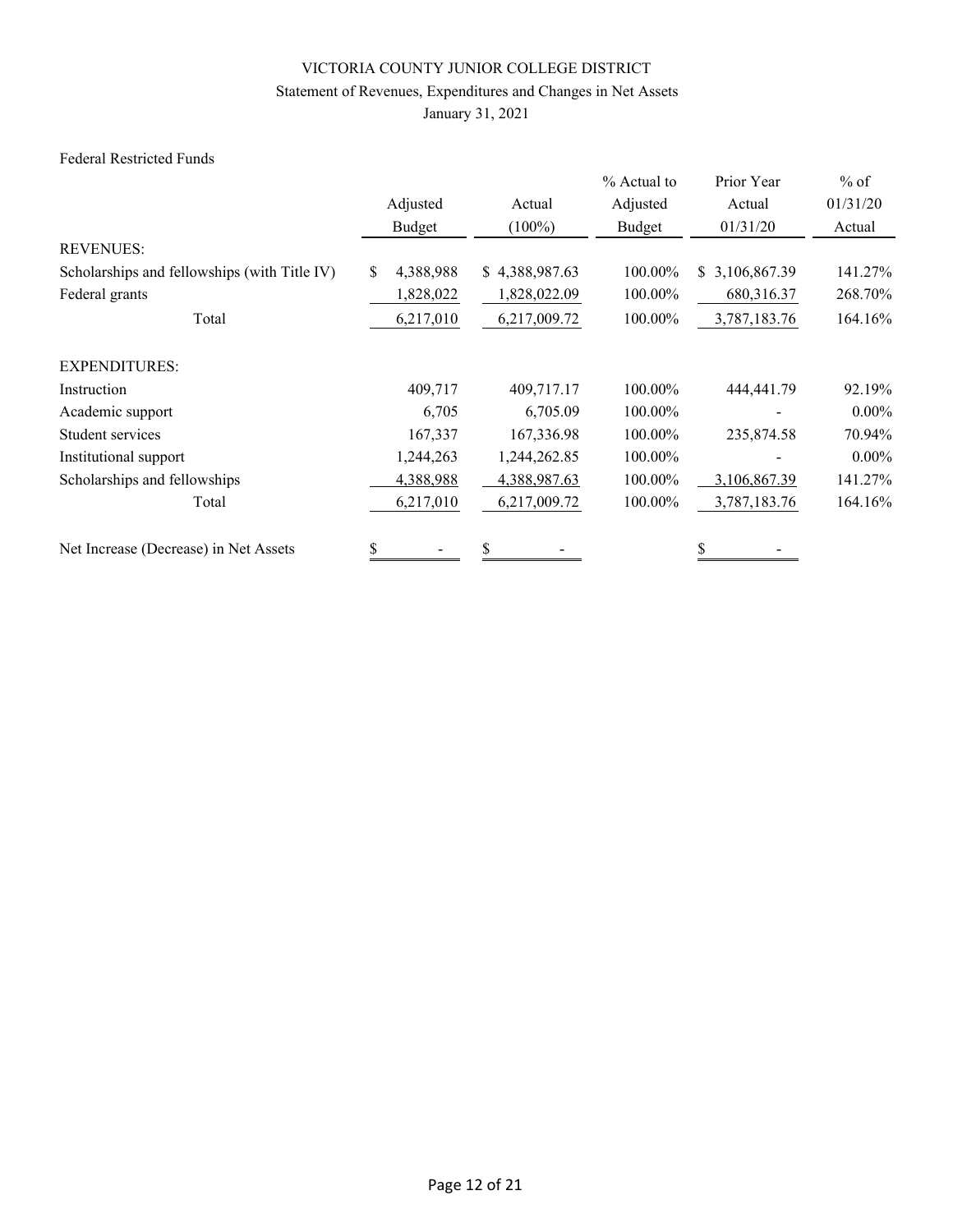# Statement of Revenues, Expenditures and Changes in Net Assets

January 31, 2021

#### State Restricted Funds

|                                       |               |            | % Actual to | Prior Year   | $%$ of   |
|---------------------------------------|---------------|------------|-------------|--------------|----------|
|                                       | Adjusted      | Actual     | Adjusted    | Actual       | 01/31/20 |
|                                       | <b>Budget</b> | $(100\%)$  | Budget      | 01/31/20     | Actual   |
| <b>REVENUES:</b>                      |               |            |             |              |          |
| Investment income                     | \$            | \$         | $0.00\%$    | \$<br>1.53   | $0.00\%$ |
| State grants                          | 151,304       | 151,304.06 | 100.00%     | 141,135.34   | 107.20%  |
| Total                                 | 151,304       | 151,304.06 | 100.00%     | 141,136.87   | 107.20%  |
| <b>EXPENDITURES:</b>                  |               |            |             |              |          |
| Instruction                           | 19,119        | 19,119.06  | 100.00%     | 6,824.34     | 280.16%  |
| Institutional support                 | 250           | 250.00     | 100.00%     | 95.00        | 263.16%  |
| Scholarships and fellowships          | 290,614       | 290,613.52 | 100.00%     | 199, 133. 46 | 145.94%  |
| Total                                 | 309,983       | 309,982.58 | 100.00%     | 206,052.80   | 150.44%  |
| <b>TRANSFERS AMOUNG FUNDS:</b>        |               |            |             |              |          |
| Transfers in                          | 158,679       | 158,678.52 | 100.00%     | 64,915.93    | 244.44%  |
| Net Increase (Decrease) in Net Assets | \$            | \$         |             | \$           |          |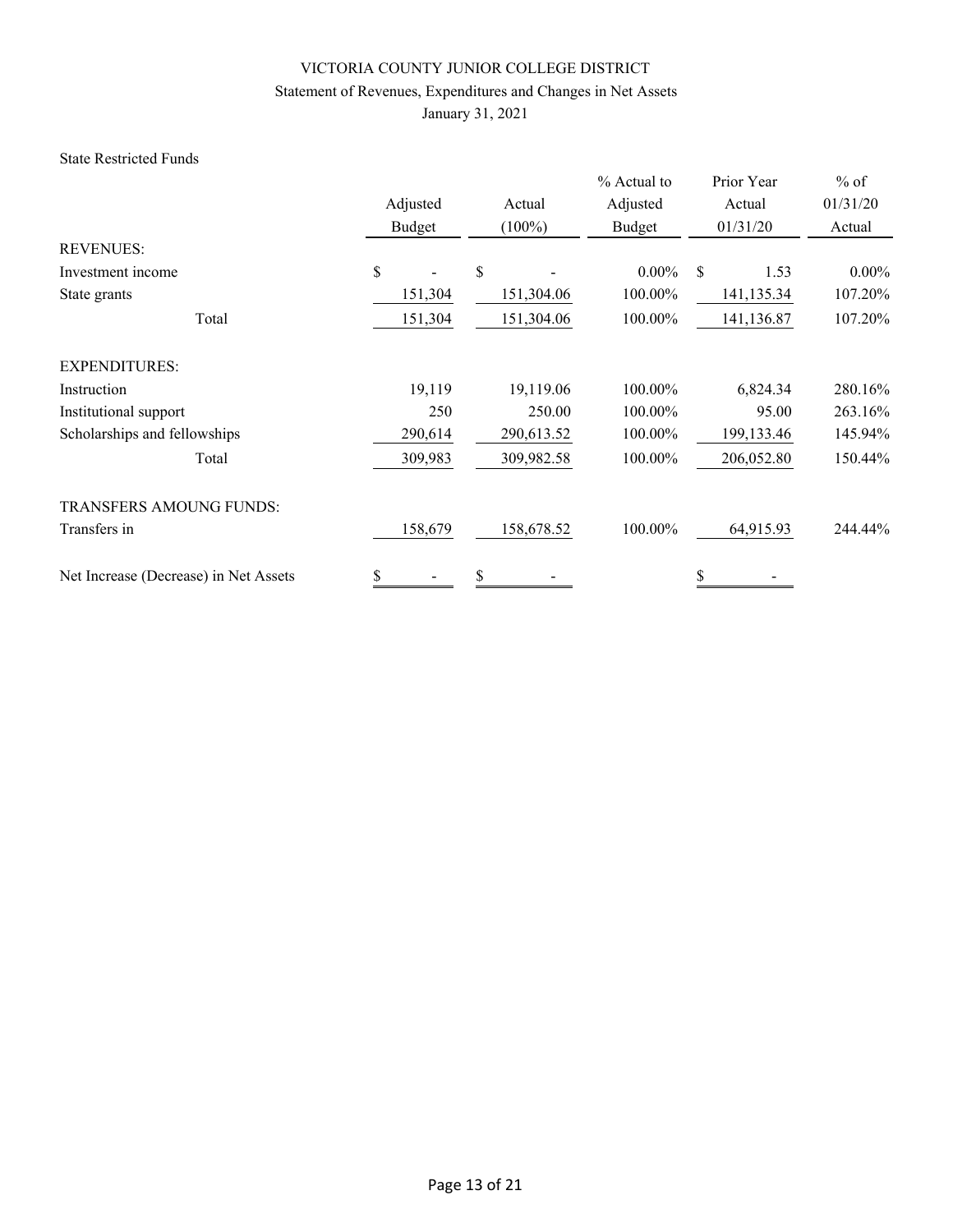# Statement of Revenues, Expenditures and Changes in Net Assets

January 31, 2021

### Local Restricted Funds

|                                       | Adjusted   | Actual    | % Actual to<br>Adjusted | Prior Year<br>Actual | $%$ of<br>01/31/20 |
|---------------------------------------|------------|-----------|-------------------------|----------------------|--------------------|
|                                       | Budget     | $(100\%)$ | Budget                  | 01/31/20             | Actual             |
| <b>REVENUES:</b>                      |            |           |                         |                      |                    |
| Local grants                          | S<br>3,166 | 3,165.51  | 100.00%                 | 1,046.00             | 302.63%            |
| Total                                 | 3,166      | 3,165.51  | 100.00%                 | 1,046.00             | 302.63%            |
| <b>EXPENDITURES:</b>                  |            |           |                         |                      |                    |
| Academic support                      | 3,166      | 3,165.51  | 100.00%                 | 1,046.00             | 302.63%            |
| Total                                 | 3,166      | 3,165.51  | 100.00%                 | 1,046.00             | 302.63%            |
| Net Increase (Decrease) in Net Assets | \$         | \$        |                         | \$                   |                    |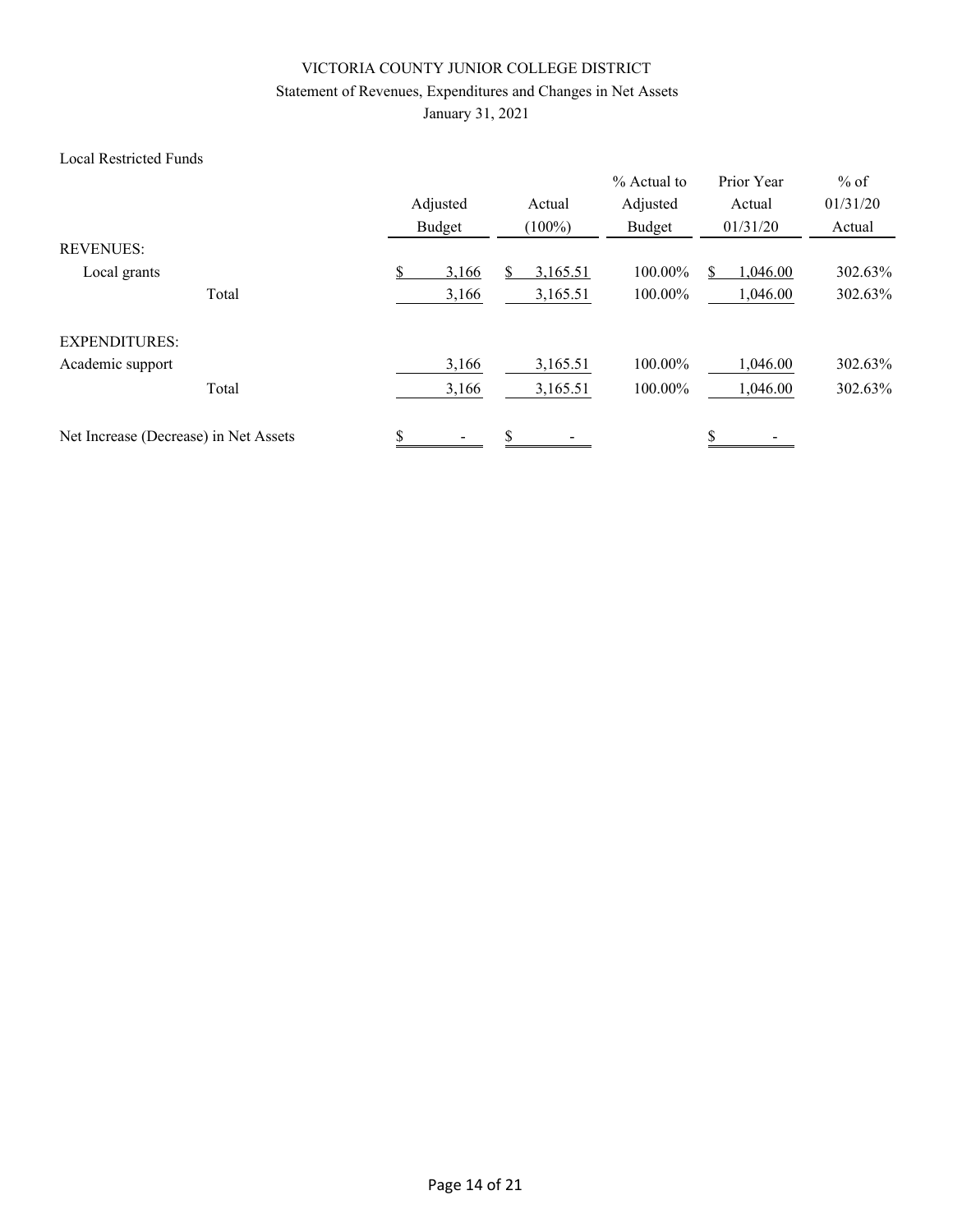# Statement of Revenues, Expenditures and Changes in Net Assets

January 31, 2021

# Auxiliary Enterprises

|                                       |                  |                  | % Actual to   | Prior Year      | $%$ of   |  |
|---------------------------------------|------------------|------------------|---------------|-----------------|----------|--|
|                                       | Adjusted         | Actual           | Adjusted      | Actual          | 01/31/20 |  |
|                                       | <b>Budget</b>    | $(100\%)$        | <b>Budget</b> | 01/31/20        | Actual   |  |
| <b>REVENUES:</b>                      |                  |                  |               |                 |          |  |
| Auxiliary services                    | 2,593,500<br>S   | 810,156.06<br>\$ | 31.24%        | 1,318,543.25    | 61.44%   |  |
| Interest                              |                  | 444.85           | $0.00\%$      | 526.24          | 84.53%   |  |
| Total                                 | 2,593,500        | 810,600.91       | 31.26%        | 1,319,069.49    | 61.45%   |  |
| <b>EXPENDITURES:</b>                  |                  |                  |               |                 |          |  |
| Salaries and wages                    | 526,018          | 217,939.58       | 41.43%        | 226,154.19      | 96.37%   |  |
| Employee benefits                     | 259,051          | 72,739.13        | 28.08%        | 77,862.60       | 93.42%   |  |
| Allocations and departmental charges  | 192,663          | 81,958.71        | 42.54%        | 83,994.27       | 97.58%   |  |
| Professional and contracted services  | 115,671          | 92,813.87        | 80.24%        | 47,044.69       | 197.29%  |  |
| Advertising and public relations      | 37,200           | 7,066.96         | 19.00%        | 8,345.91        | 84.68%   |  |
| Rental expenditures                   | 22,165           | 3,892.43         | 17.56%        | 6,276.12        | 62.02%   |  |
| Supplies                              | 16,775           | 5,038.53         | 30.04%        | 6,452.13        | 78.09%   |  |
| Training and conference fees          | 6,600            | 402.61           | 6.10%         | 2,025.77        | 19.87%   |  |
| Travel                                | 4,500            |                  | $0.00\%$      | 1,939.24        | $0.00\%$ |  |
| Other operating expenditures          | 295,930          | 88,617.02        | 29.95%        | 95,516.98       | 92.78%   |  |
| Scholarships and fellowships          | 45,000           | 33,217.55        | 73.82%        | 19,740.00       | 168.28%  |  |
| Auxiliary enterprises                 | 1,465,880        | 496,361.82       | 33.86%        | 694,242.57      | 71.50%   |  |
| Capital outlay                        | 5,500            | 3,068.00         | 55.78%        | 668.23          | 459.12%  |  |
| Total                                 | 2,992,953        | 1,103,116.21     | 36.86%        | 1,270,262.70    | 86.84%   |  |
| TRANSFERS AMOUNG FUNDS:               |                  |                  |               |                 |          |  |
| Transfers in                          |                  |                  | $0.00\%$      |                 | $0.00\%$ |  |
| Total                                 |                  |                  | $0.00\%$      |                 | $0.00\%$ |  |
| Net Increase (Decrease) in Net Assets | \$<br>(399, 453) | \$(292,515.30)   |               | 48,806.79<br>\$ |          |  |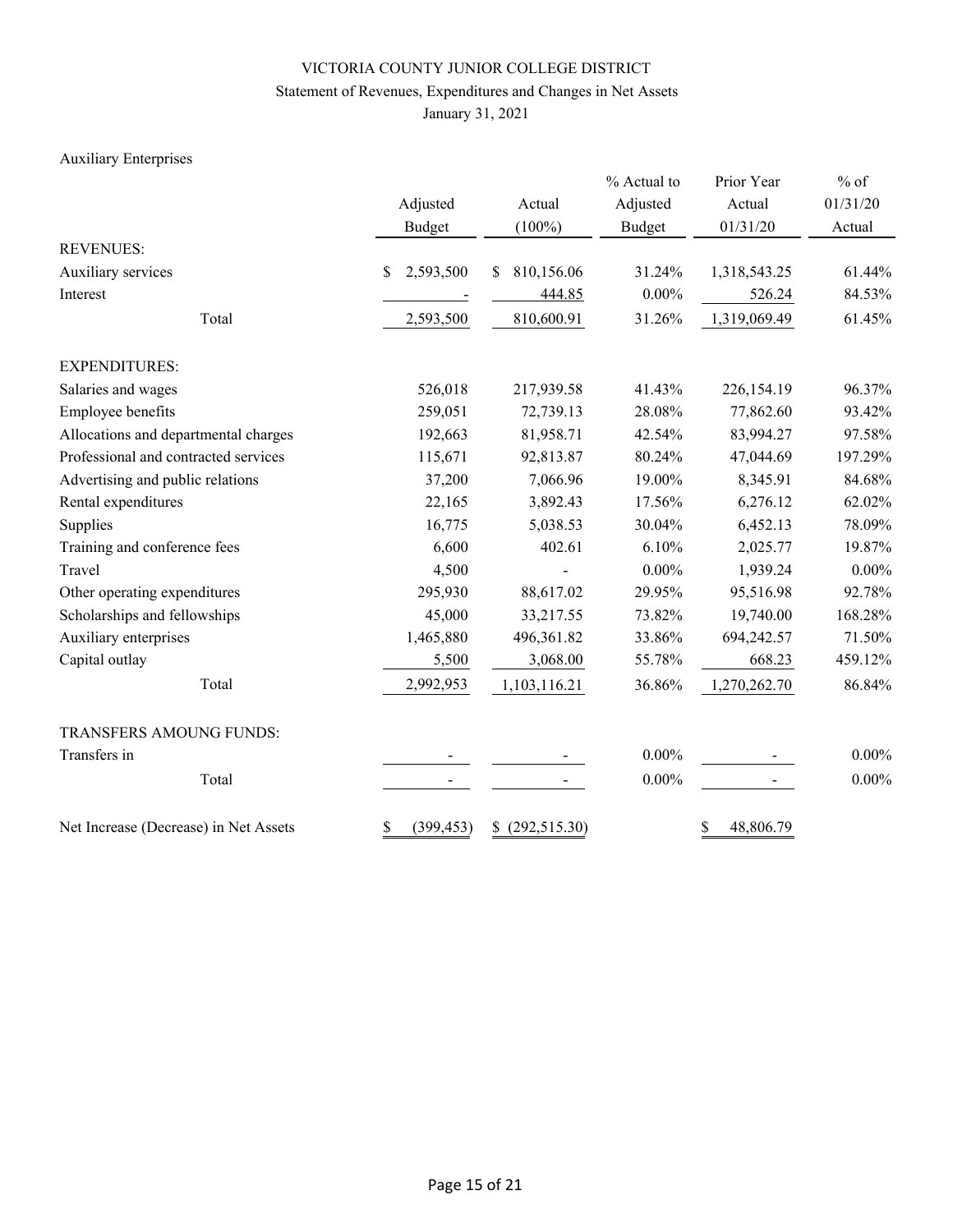# Statement of Revenues, Expenditures and Changes in Net Assets

January 31, 2021

### Debt Service

|                                       |             |                | $%$ Actual to | Prior Year     | $%$ of   |
|---------------------------------------|-------------|----------------|---------------|----------------|----------|
|                                       | Adjusted    | Actual         | Adjusted      | Actual         | 01/31/20 |
|                                       | Budget      | $(100\%)$      | Budget        | 01/31/20       | Actual   |
| <b>REVENUES:</b>                      |             |                |               |                |          |
| Ad valorem taxes:                     | \$2,625,638 | \$1,467,605.06 | 55.90%        | \$1,951,307.48 | 75.21%   |
| Investment income                     |             |                | $0.00\%$      | 1.53           | $0.00\%$ |
| Total                                 | 2,625,638   | 1,467,605.06   | 55.90%        | 1,951,309.01   | 75.21%   |
| <b>EXPENDITURES:</b>                  |             |                |               |                |          |
| Retirement of principal               | 1,910,000   |                | $0.00\%$      |                | $0.00\%$ |
| Interest                              | 715,638     |                | $0.00\%$      |                | $0.00\%$ |
| Total                                 | 2,625,638   |                | $0.00\%$      |                | $0.00\%$ |
| Net Increase (Decrease) in Net Assets |             | \$1,467,605.06 |               | \$1,951,309.01 |          |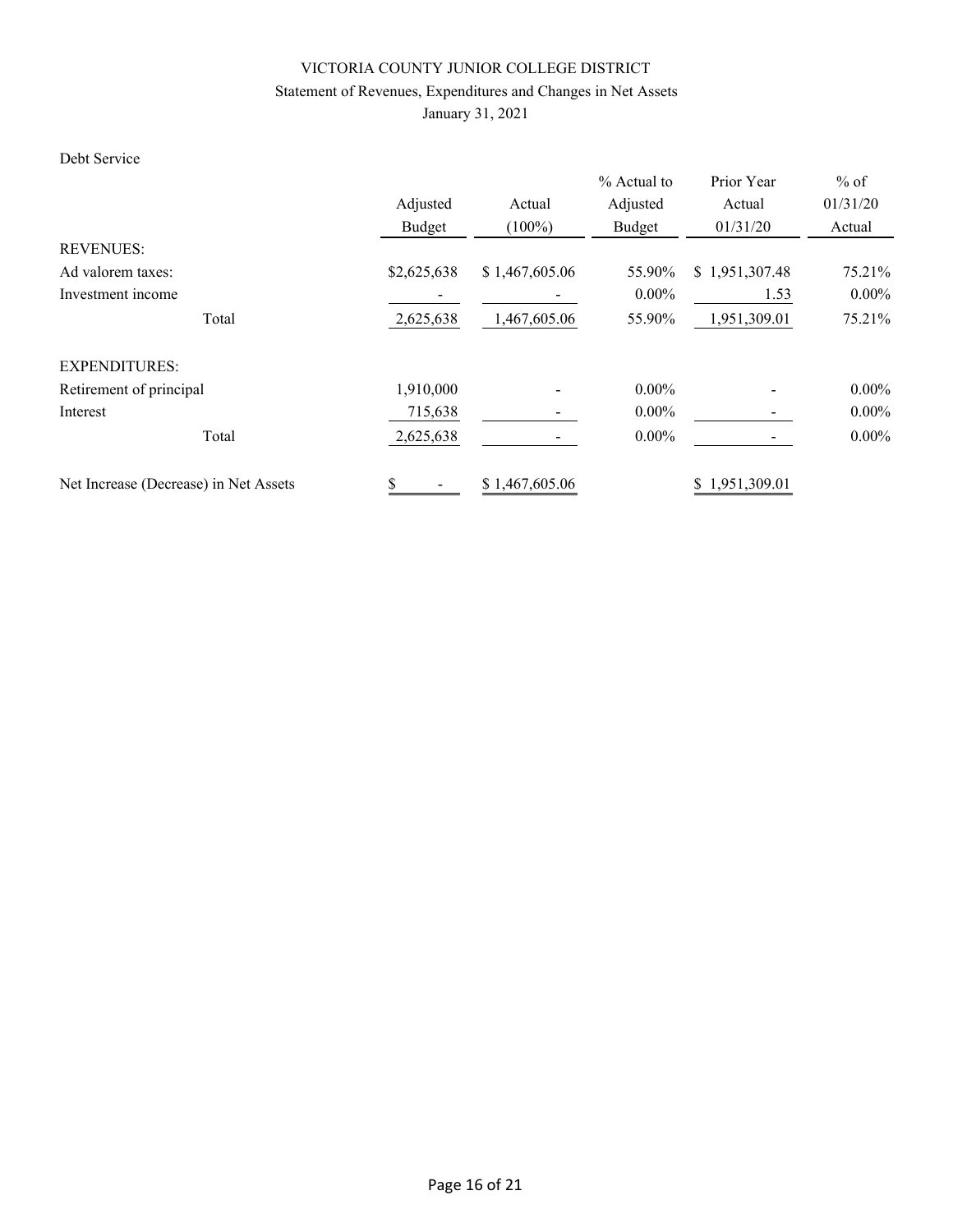# Budget Adjustments

January 31, 2021

### Unrestricted - General

|                                            | Adopted         | <b>Current Month</b><br>Budget | Cumulative<br>Budget |    | Adjusted      |
|--------------------------------------------|-----------------|--------------------------------|----------------------|----|---------------|
|                                            | <b>Budget</b>   | Adjustments                    | Adjustments          |    | <b>Budget</b> |
| <b>REVENUES:</b>                           |                 |                                |                      |    |               |
| State appropriations                       | \$<br>5,535,060 | $\mathbb S$                    | \$                   | \$ | 5,535,060     |
| State paid benefits                        |                 |                                |                      |    |               |
| Health insurance                           |                 | 113,982                        | 569,910              |    | 569,910       |
| Retirement contributions                   |                 | 37,961                         | 203,117              |    | 203,117       |
| Ad valorem taxes:                          |                 |                                |                      |    |               |
| Maintenance & operations                   | 12,782,206      |                                |                      |    | 12,782,206    |
| Tuition:                                   |                 |                                |                      |    |               |
| Credit courses                             | 4,223,434       |                                |                      |    | 4,223,434     |
| Non-credit courses                         | 1,147,196       |                                |                      |    | 1,147,196     |
| <b>TPEG</b>                                | (250,000)       |                                |                      |    | (250,000)     |
| Fees:                                      |                 |                                |                      |    |               |
| Credit courses                             | 5,018,113       |                                |                      |    | 5,018,113     |
| Exemptions & waivers:                      |                 |                                |                      |    |               |
| Credit courses                             | (300,000)       |                                |                      |    | (300,000)     |
| Sales & services of educational activities | 449,279         |                                |                      |    | 449,279       |
| Investment income                          | 270,000         |                                |                      |    | 270,000       |
| Other income                               | 223,350         |                                |                      |    | 223,350       |
| Grants:                                    |                 |                                |                      |    |               |
| Local grants                               | 98,997          | 11,465                         | 26,662               |    | 125,659       |
| Total                                      | 29,197,635      | 163,408                        | 799,689              |    | 29,997,324    |
| <b>EXPENDITURES:</b>                       |                 |                                |                      |    |               |
| Instruction                                | 9,836,921       | 56,902                         | 1,779,601            |    | 11,616,522    |
| Public service                             | 246,841         | 339                            | 11,981               |    | 258,822       |
| Academic support                           | 2,479,288       | 14,896                         | 632,724              |    | 3,112,012     |
| Student services                           | 1,913,276       | 13,438                         | 445,044              |    | 2,358,320     |
| Institutional support                      | 5,429,533       | 30,583                         | 839,532              |    | 6,269,065     |
| Physical plant                             | 3,648,521       | 90                             | 839,055              |    | 4,487,576     |
| Scholarships and fellowships               | 130,500         |                                |                      |    | 130,500       |
| Staff benefits                             | 4,800,279       | 47,160                         | (3,981,742)          |    | 818,537       |
| Reserve for contingencies                  | 104,517         |                                |                      |    | 104,517       |
| Total                                      | 28,589,676      | 163,408                        | 566,195              |    | 29,155,871    |
| TRANSFERS AMOUNG FUNDS:                    |                 |                                |                      |    |               |
| Transfers in                               |                 |                                |                      |    |               |
| Transfers out                              | (442,000)       |                                |                      |    | (442,000)     |
| Total                                      | (442,000)       |                                |                      |    | (442,000)     |
| Net Increase (Decrease) in Net Assets      | 165,959         | \$                             | 233,494              | S. | 399,453       |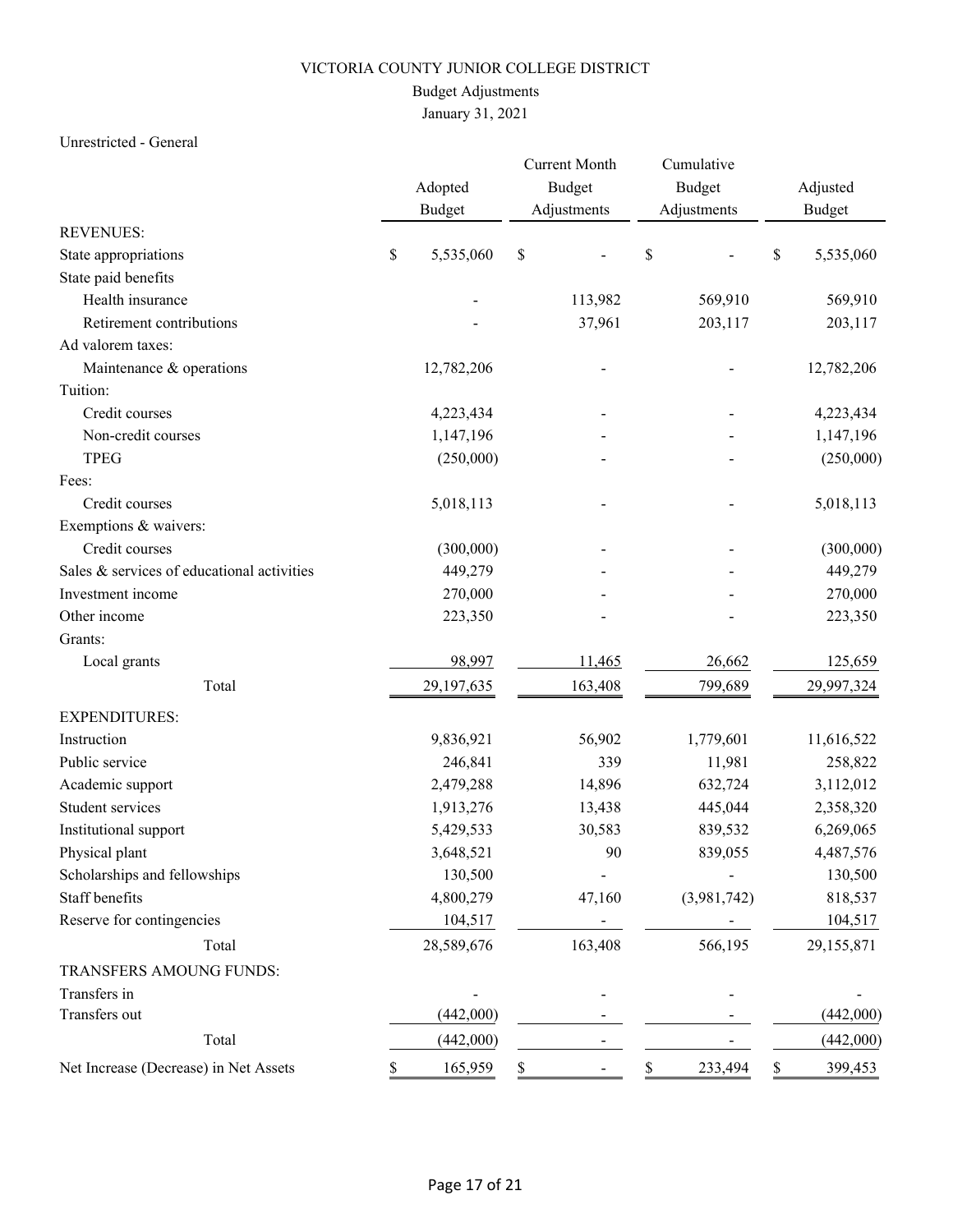# Budget Adjustments

January 31, 2021

# Auxiliary Enterprises

|                                                                                                 |    | Adopted<br><b>Budget</b> |    | <b>Current Month</b><br><b>Budget</b><br>Adjustments | Cumulative<br><b>Budget</b><br>Adjustments |    | Adjusted<br><b>Budget</b> |
|-------------------------------------------------------------------------------------------------|----|--------------------------|----|------------------------------------------------------|--------------------------------------------|----|---------------------------|
| <b>REVENUES:</b>                                                                                |    |                          |    |                                                      |                                            |    |                           |
| Auxiliary services                                                                              | \$ | 2,593,500                | \$ |                                                      | \$                                         | \$ | 2,593,500                 |
| Total                                                                                           |    | 2,593,500                |    |                                                      |                                            |    | 2,593,500                 |
| <b>EXPENDITURES:</b>                                                                            |    |                          |    |                                                      |                                            |    |                           |
| Salaries and wages                                                                              |    | 526,018                  |    |                                                      |                                            |    | 526,018                   |
| Employee benefits                                                                               |    | 25,557                   |    |                                                      | 233,494                                    |    | 259,051                   |
| Allocations and departmental charges                                                            |    | 192,663                  |    |                                                      |                                            |    | 192,663                   |
| Professional and contracted services                                                            |    | 115,671                  |    |                                                      |                                            |    | 115,671                   |
| Advertising and public relations                                                                |    | 37,200                   |    |                                                      |                                            |    | 37,200                    |
| Rental expenditures                                                                             |    | 22,165                   |    |                                                      |                                            |    | 22,165                    |
| Supplies                                                                                        |    | 16,775                   |    |                                                      |                                            |    | 16,775                    |
| Training and conference fees                                                                    |    | 6,600                    |    |                                                      |                                            |    | 6,600                     |
| Travel                                                                                          |    | 4,500                    |    |                                                      |                                            |    | 4,500                     |
| Other operating expenditures                                                                    |    | 295,930                  |    |                                                      |                                            |    | 295,930                   |
| Scholarships and fellowships                                                                    |    | 45,000                   |    |                                                      |                                            |    | 45,000                    |
| Auxiliary enterprises                                                                           |    | 1,465,880                |    |                                                      |                                            |    | 1,465,880                 |
| Capital outlay                                                                                  |    | 5,500                    |    |                                                      |                                            |    | 5,500                     |
| Total                                                                                           |    | 2,759,459                |    |                                                      | 233,494                                    |    | 2,992,953                 |
| TRANSFERS AMOUNG FUNDS:<br>Transfers in                                                         |    |                          |    |                                                      |                                            |    |                           |
| Total                                                                                           |    |                          |    |                                                      |                                            |    |                           |
| Net Increase (Decrease) in Net Assets                                                           | \$ | (165, 959)               | \$ |                                                      | \$<br>(233, 494)                           | \$ | (399, 453)                |
| Unrestricted - General and Auxiliary Enterprises<br>Total Net Increase (Decrease) in Net Assets | \$ |                          | \$ |                                                      | \$                                         | \$ |                           |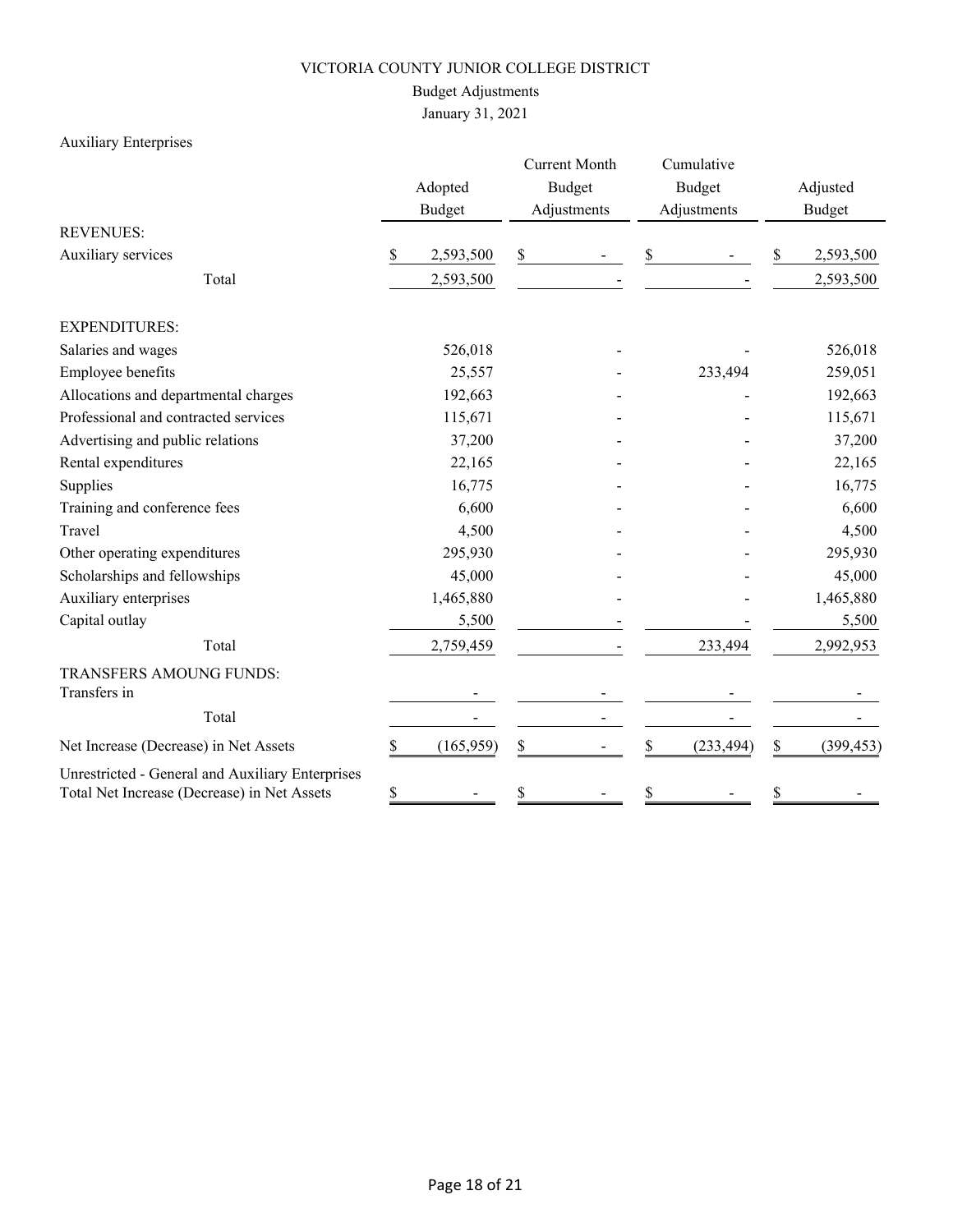#### VICTORIA COUNTY JUNIOR COLLEGE DISTRICT Gonzales Center Expansion January 31, 2021

#### **Resources**

| Gifts & Grants                     | S                                                                                                                                                                                                                                    | $\overline{\phantom{0}}$ | S | 1,115.54 |  |  |             |         |
|------------------------------------|--------------------------------------------------------------------------------------------------------------------------------------------------------------------------------------------------------------------------------------|--------------------------|---|----------|--|--|-------------|---------|
| Interest From Investments - Grants |                                                                                                                                                                                                                                      | 0.74                     |   | 34.03    |  |  |             |         |
| <b>Total Resources</b>             | January 31, 2021<br>Project-to-Date<br>0.74<br>1,149.57<br>S<br>Resources Applied<br>Project-to-Date<br><b>Total Contract</b><br>January 31, 2021<br>\$<br>0.50<br>S<br>\$<br>S<br>0.50<br>220.00<br>220.00<br>220.50<br>220.50<br>S |                          |   |          |  |  |             |         |
|                                    |                                                                                                                                                                                                                                      |                          |   |          |  |  |             |         |
|                                    |                                                                                                                                                                                                                                      |                          |   |          |  |  |             | Balance |
|                                    |                                                                                                                                                                                                                                      |                          |   |          |  |  | On Contract |         |
| Gonzales Center Expansion          |                                                                                                                                                                                                                                      |                          |   |          |  |  |             |         |
| Postage                            |                                                                                                                                                                                                                                      |                          |   |          |  |  |             |         |
| Supplies                           |                                                                                                                                                                                                                                      |                          |   |          |  |  |             |         |
|                                    |                                                                                                                                                                                                                                      |                          |   |          |  |  |             |         |

Net Resources Available 929.07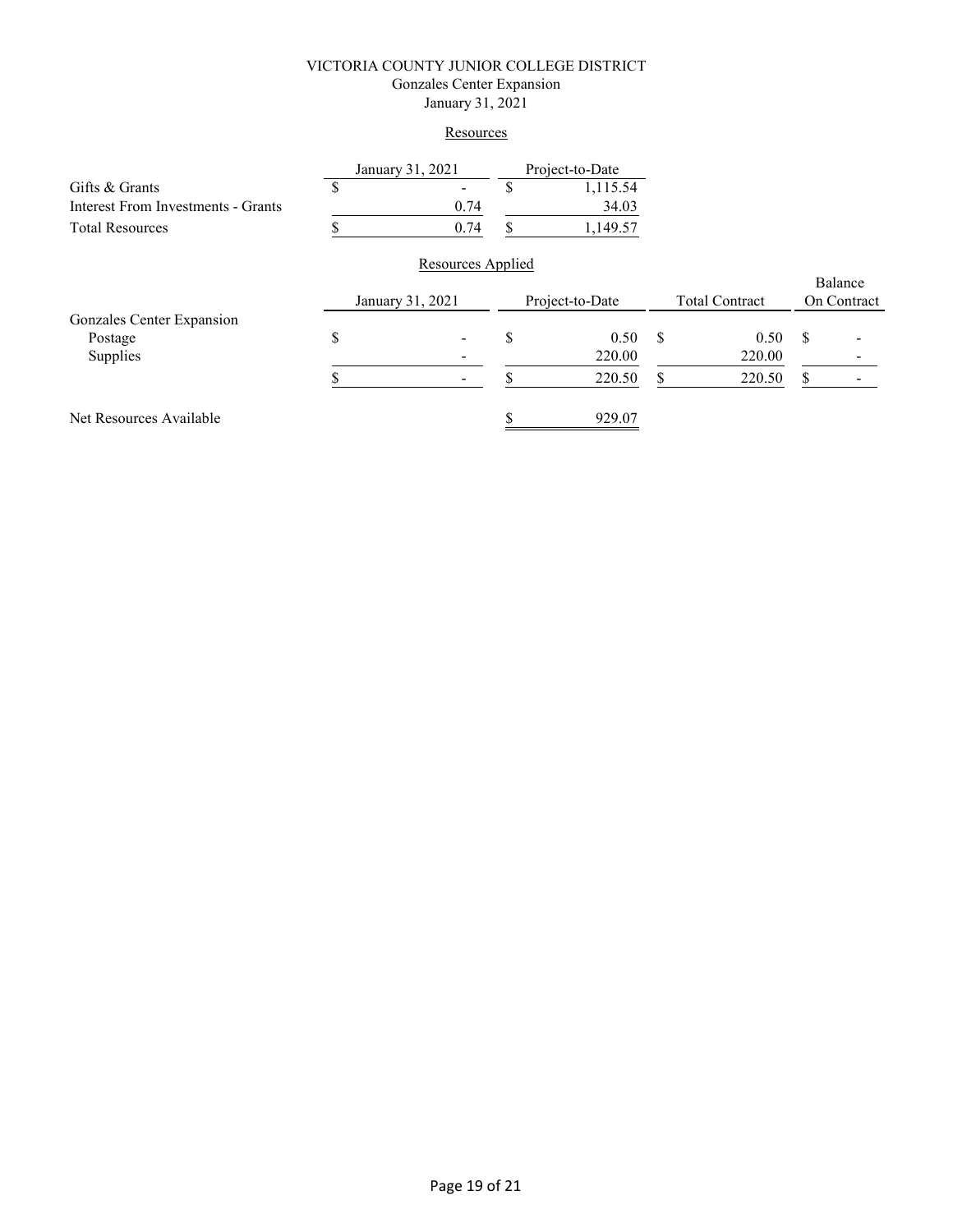#### VICTORIA COUNTY JUNIOR COLLEGE DISTRICT Projects Fund January 31, 2021

#### **Resources**

|                                                                          | January 31, 2021   | Project-to-Date |              |  |
|--------------------------------------------------------------------------|--------------------|-----------------|--------------|--|
| Gifts & Grants                                                           | \$                 | \$              | 898,092.64   |  |
| Interest From Investments - Gifts &<br>Grants                            | 616.59             |                 | 25,504.50    |  |
| Gifts & Grants - Designated for<br>Comprehensive Student Center          | 6,000,000.00       |                 | 6,000,000.00 |  |
| Interest - Gifts & Grants Designated for<br>Comprehensive Student Center | 4,800.87           |                 | 4,800.87     |  |
| Transfer In - Designated for<br>Comprehensive Student Center             |                    |                 | 1,092,987.00 |  |
| Interest - Designated Funds for<br>Comprehensive Student Center          | 598.92             |                 | 34,906.58    |  |
| Transfer In - Designated for Wood<br>Building (Matching Funds)           |                    |                 | 950,000.00   |  |
| Interest - Designated Funds for Wood<br>Building                         | 663.74             |                 | 31,471.27    |  |
| Transfer In - Designated for Facilities<br>Master Plan                   |                    |                 | 884,000.00   |  |
| Interest - Designated Funds for Facilities<br>Master Plan                | 532.74             |                 | 7,568.25     |  |
| <b>Total Resources</b>                                                   | \$<br>6,007,212.86 | \$              | 9,929,331.11 |  |

#### Resources Applied

|                                                              |    | January 31, 2021 | Project-to-Date<br><b>Total Contract</b> |            | Balance<br>On Contract |            |    |  |
|--------------------------------------------------------------|----|------------------|------------------------------------------|------------|------------------------|------------|----|--|
| Comprehensive Student Center<br>Architect & Engineering Fees | \$ | 30,052.78        | \$                                       | 344,468.73 | \$                     | 344,468.73 | \$ |  |
| Comprehensive Student Center                                 |    | 30,052.78        | \$                                       | 344,468.73 | \$                     | 344,468.73 | \$ |  |
| Fine Arts Renovation                                         | S  |                  | \$                                       |            | \$                     |            |    |  |
| Museum Expansion                                             |    |                  |                                          |            |                        |            |    |  |
| Architect & Engineering Fees                                 | \$ |                  | \$                                       | 127.50     | \$                     | 127.50     | \$ |  |
| Museum Expansion                                             |    |                  | \$                                       | 127.50     | \$                     | 127.50     | \$ |  |
| Welder Center Annex                                          |    |                  |                                          |            |                        |            |    |  |
| Architect & Engineering Fees                                 | S  |                  | S                                        | 7,250.80   | \$                     | 7,250.80   | \$ |  |
| <b>Welder Center Annex</b>                                   |    |                  | S                                        | 7,250.80   | \$                     | 7,250.80   | \$ |  |
| Wood Building Renovation                                     |    |                  |                                          |            |                        |            |    |  |
| Legal Fees                                                   | \$ |                  | \$                                       | 9.40       | $\mathbf S$            | 9.40       | \$ |  |
| Architect & Engineering Fees                                 |    |                  |                                          | 118,545.91 |                        | 118,545.91 |    |  |
| <b>Consulting Services</b>                                   |    |                  |                                          | 1,921.08   |                        | 1,921.08   |    |  |
| Wood Building Renovation                                     |    |                  | \$                                       | 120,476.39 |                        | 120,476.39 | \$ |  |